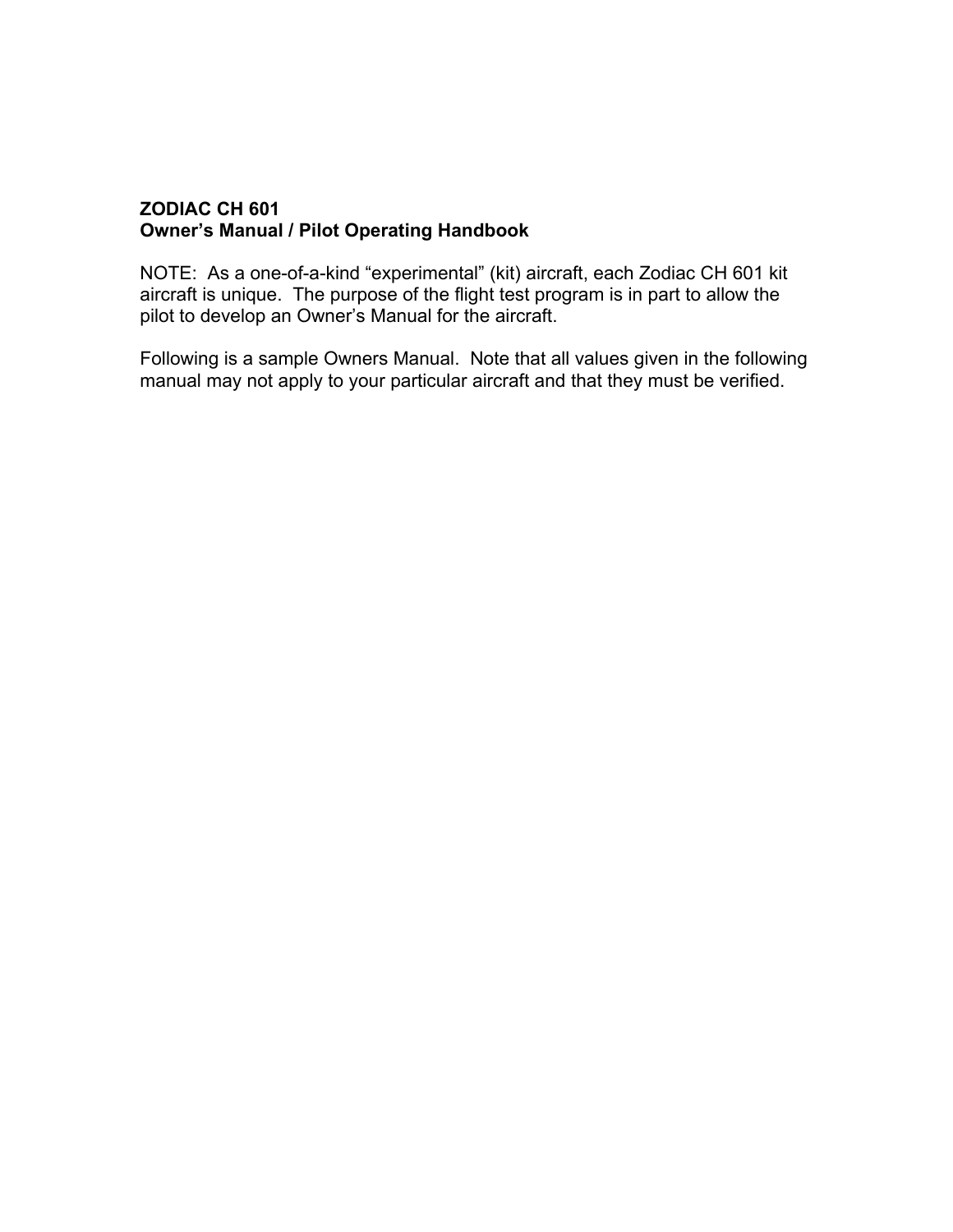# **HD airspeed markings**

Calibrated airspeeds (not necessarily the indicated)

| $V_A$    | <b>Maneuvering Speed</b>  | $115$ mph |
|----------|---------------------------|-----------|
| $V_{NE}$ | Never Exceed Speed        | $150$ mph |
| $V_{X}$  | Best Angle-of-Climb Speed | $60$ mph  |
| $V_{Y}$  | Best Rate-of-Climb Speed  | 65 mph    |
| $V_{S}$  | Stall Speed               | 44 mph    |

## RANGE OF AIRSPEED INDICATOR: 0-160 MPH

| Calibrated airspeeds (not necessarily the indicated airspeed) |                   |           |
|---------------------------------------------------------------|-------------------|-----------|
| AIRSPEED MARKING: GREEN ARC                                   |                   | 44 - 115  |
|                                                               | <b>YELLOW ARC</b> | 114 - 149 |
|                                                               | RED LINE          | 150       |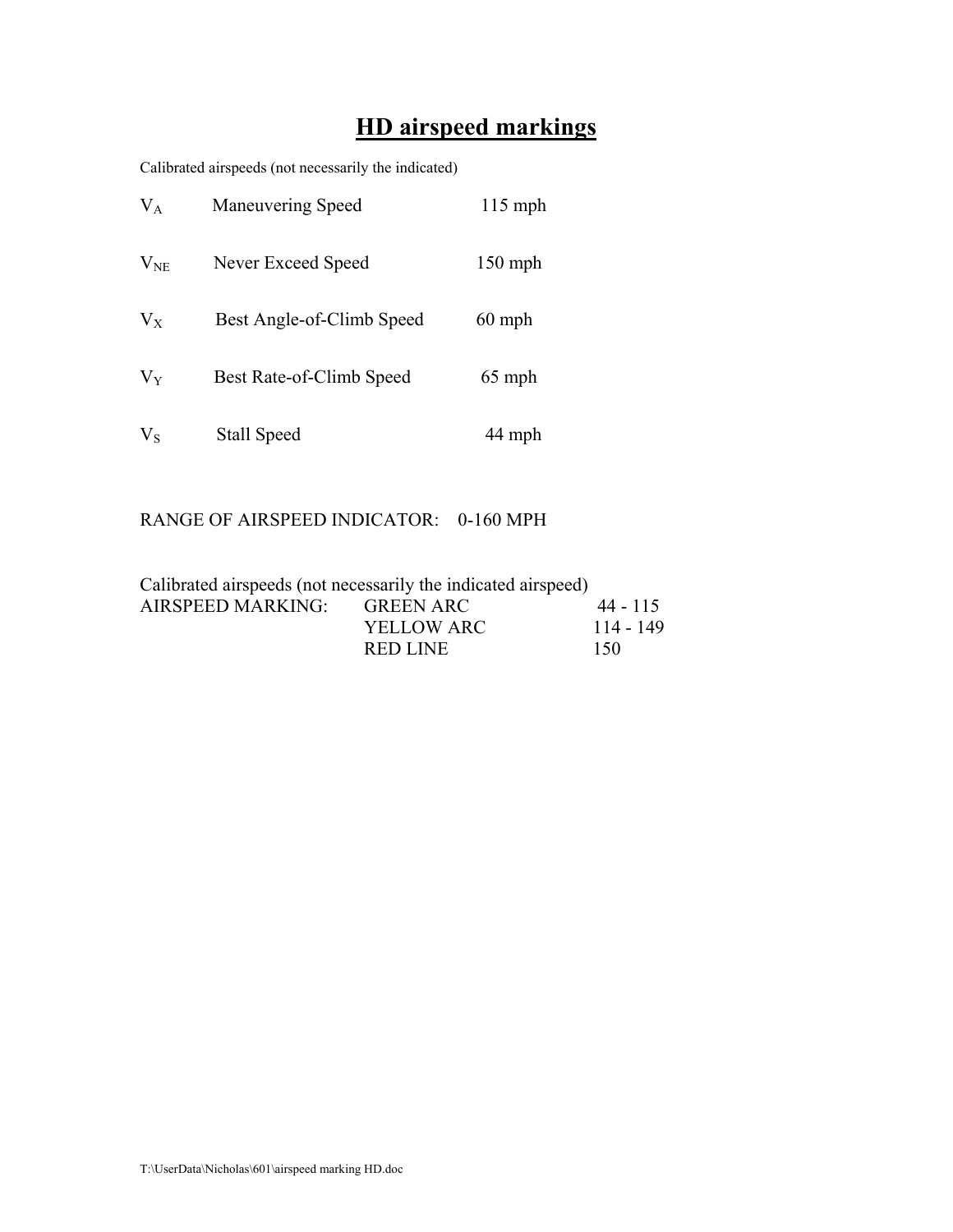# **HDS airspeed markings**

Calibrated airspeeds (not necessarily the indicated)

| $V_A$    | <b>Maneuvering Speed</b>  | $119$ mph    |  |
|----------|---------------------------|--------------|--|
| $V_{NE}$ | Never Exceed Speed        | $160$ mph    |  |
| $V_{X}$  | Best Angle-of-Climb Speed | 79 to 80 mph |  |
| $V_{Y}$  | Best Rate-of-Climb Speed  | 85 mph       |  |
| $V_{S}$  | <b>Stall Speed</b>        | 58 mph       |  |

## RANGE OF AIRSPEED INDICATOR: 0-160 MPH

| Calibrated airspeeds (not necessarily the indicated) |                |             |
|------------------------------------------------------|----------------|-------------|
| AIRSPEED MARKING:                                    | GREEN ARC      | 58 - 119    |
|                                                      | YELLOW ARC     | $120 - 159$ |
|                                                      | <b>REDIJNE</b> | 160         |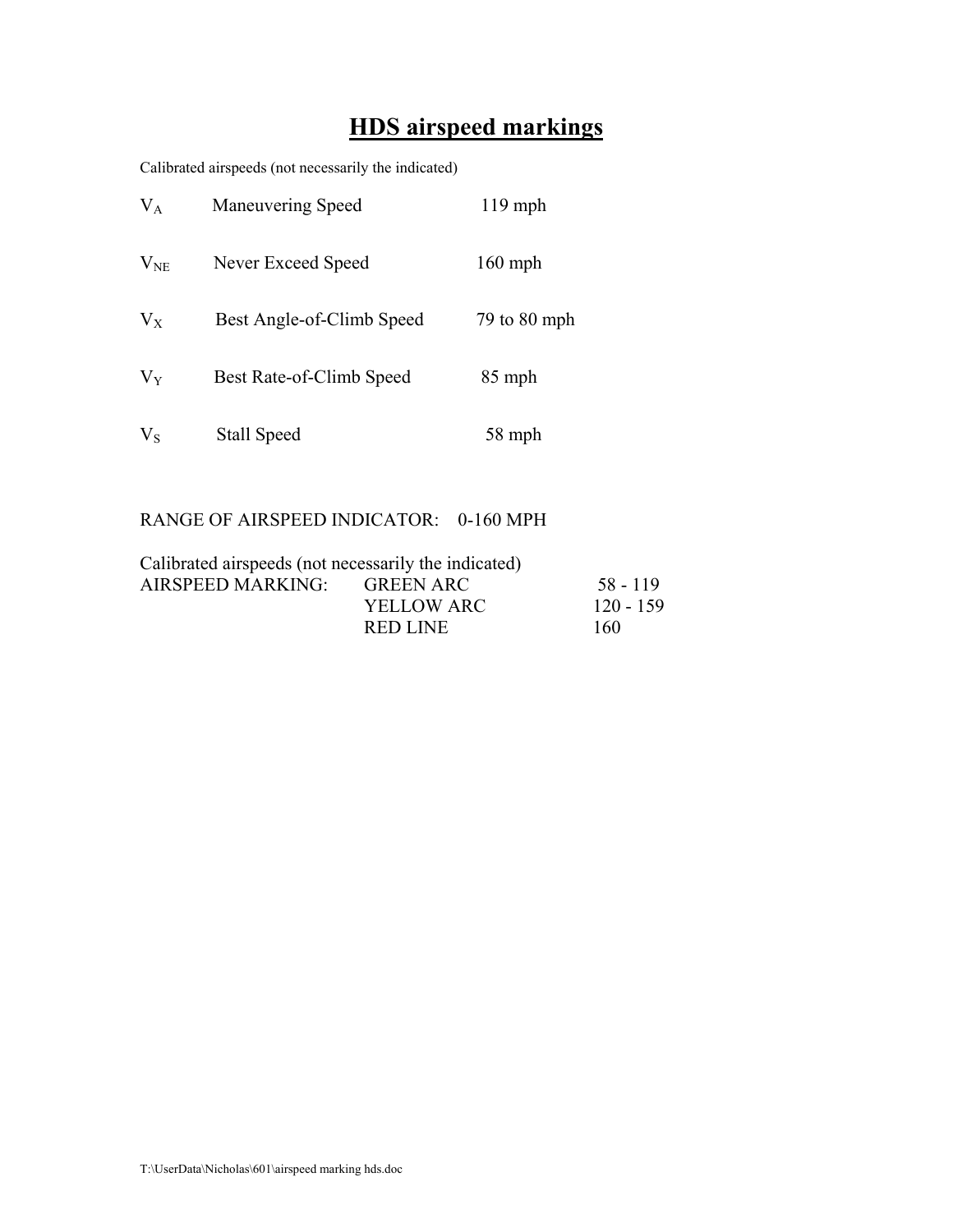## **ZODIAC CH 601 - AIRCRAFT DATA**

Aircraft Manufacturer:

Aircraft Registration Number:

Aircraft Serial Number: 6-

Powerplant:

Powerplant Serial No:

Propeller:

Date of First Flight:

 Current Owner: Address:

Date of Weight & Balance Report:

NOTE: Keep the above information current, and notify Zenair Ltd. of any changes in ownership, address, or aircraft equipment and/or modifications.

Canada: Statement of Conformity (to TP 10141) must be issued for the aircraft to operate as an Advanced Ultralight Aeroplane.

No responsibility or liability is assumed, either expressed or implied, as to suitability, accuracy, safety or approval of this manual. Any or all information is subject to change without notice.

Any party using this manual does so at there own risk and discretion, without recourse against any other party.

ZODIAC CH 601 aircraft constructed from a kit, or from the Drawings and Manuals, by amateurs must be treated as unique "one-of-a-kind" aircraft and require a proper flight test program to determine that particular aircraft's performance and characteristics.

Please send any comments or suggestions on how this manual may be improved to: ZODIAC CH 601 Operator's Manual, Zenair Ltd., P.O. Box 235, Midland, ON, L4R 4K8, Canada.

**VERSION 2.0 Doc Ref: 601-OM.PDF (12/97)** 

© Copyright 1992. Second Edition ZENAIR Ltd. & Light Aircraft Manufacturer Association of Canada.

For additional information about the ZODIAC CH 601 aircraft: **Zenith Aircraft Company** Mexico, Missouri 65265-060 USA **http://www.zenithair.com**

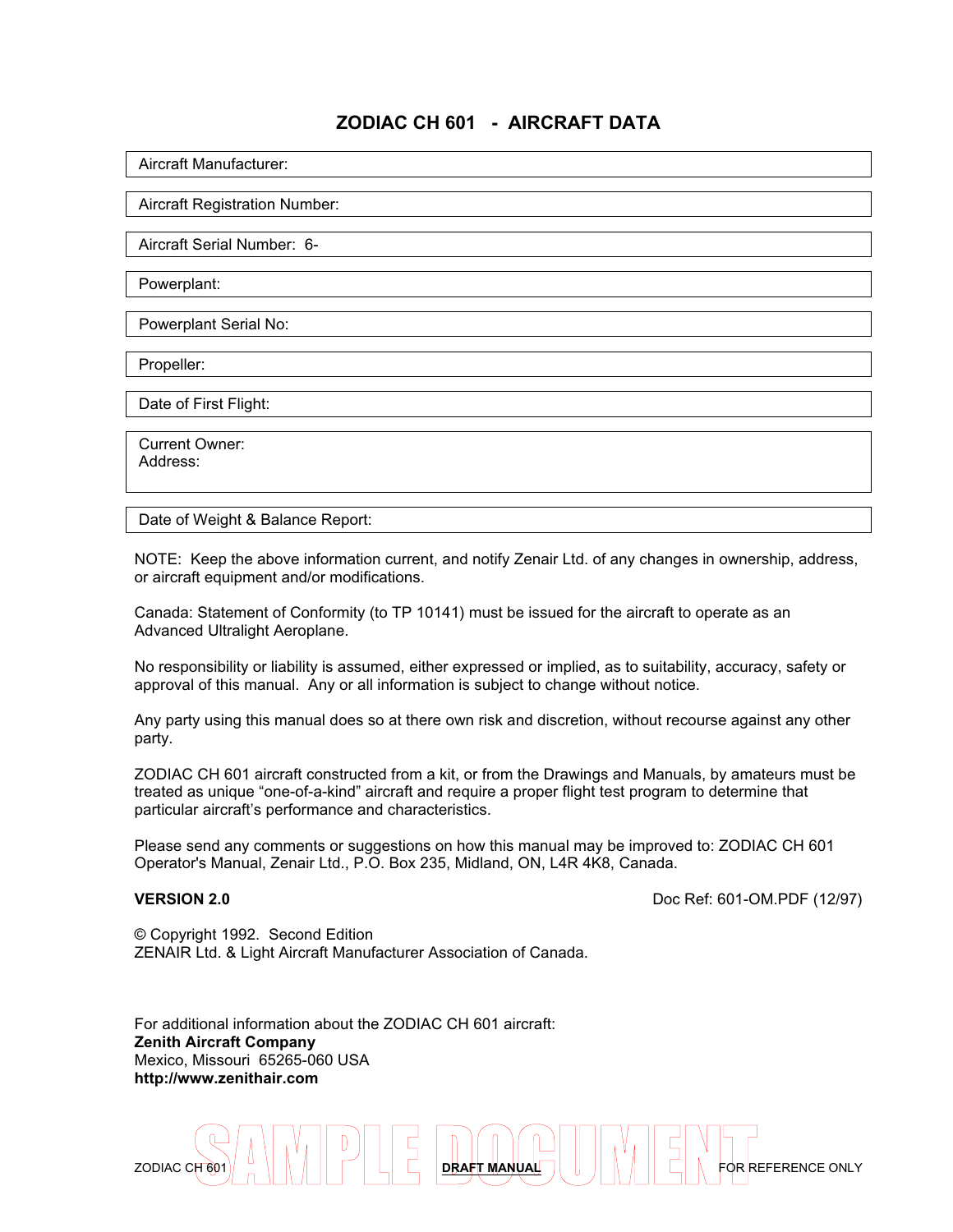#### **ZENAIR ZODIAC OWNER'S MANUAL**

# **TABLE OF CONTENTS**

## **SECTION**

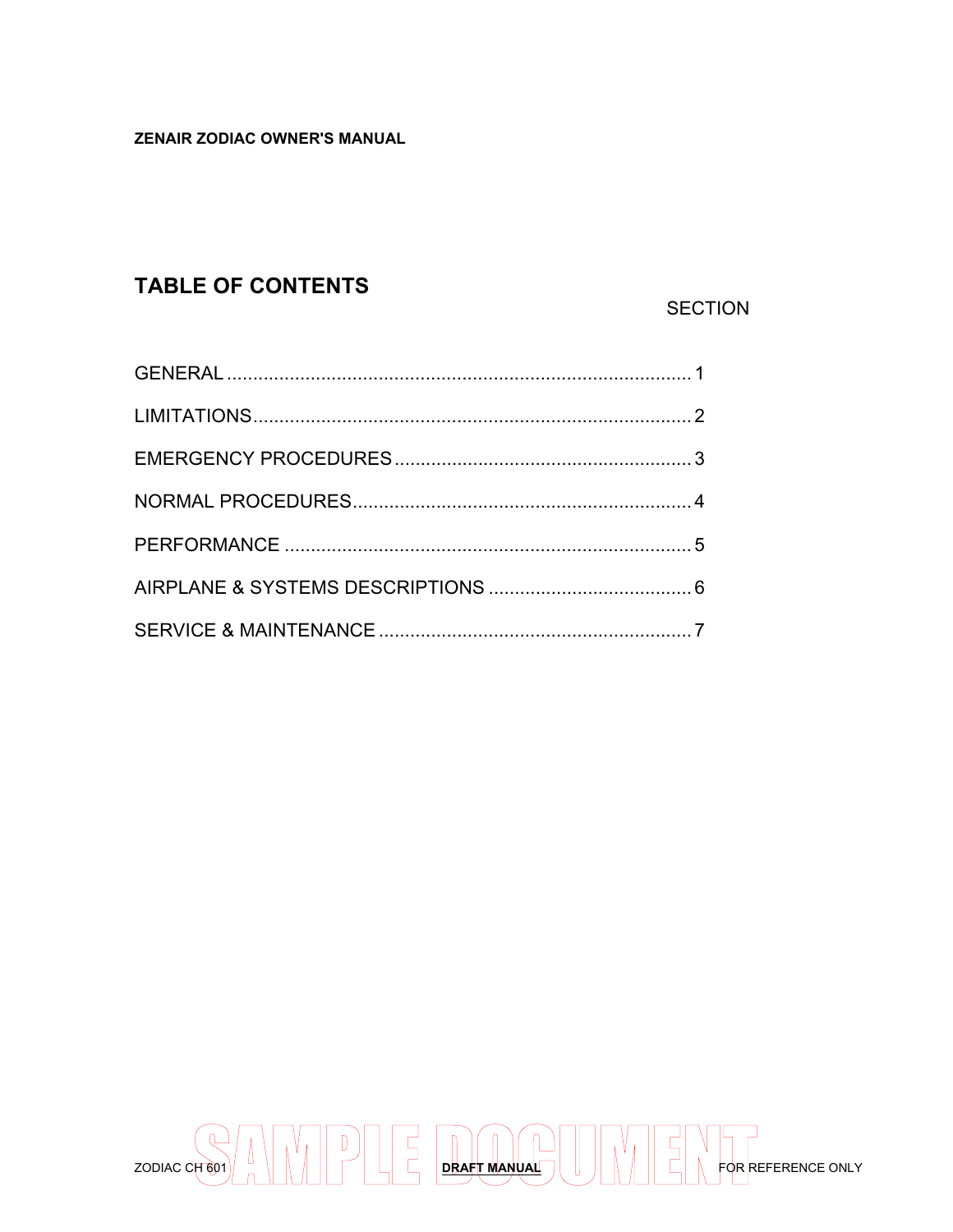**ZENAIR ZODIAC OWNER'S MANUAL Section 1 - General**

#### **GENERAL**

#### **INTRODUCTION:**

*NOTE: If an ambiguity exists between this manual and the Air Regulations, or any general aircraft operating principles, the latter will supersede.*

This manual is intended to be read together with the Engine Manual of the installed powerplant. Since a variety of powerplants and accessories may be installed, the reader is therefore asked to consult the Engine Manual directly for all engine operations. Information on the cooling and electrical systems is also covered by the Engine Manual. The information contained in these other manuals is not repeated here as the Engine Manual and engine manufacture recommendations should be followed at all times. For specification of your own powerplant see your own engine manufacturer's operator's manual.

To obtain the best performance and flying enjoyment from your Zodiac, familiarize yourself thoroughly with aircraft, its equipment, systems and controls. Proper and efficient operation of your aircraft requires a competent licensed pilot; a subject not dealt with in this manual. It is important to obtain adequate training on this type of aircraft before attempting to pilot the airplane.

Most of the information contained in this manual is based on a standard, new Zodiac, manufactured to standard specification. Performance figures are based on prototype test results, and are subject to change.

For operation or servicing updates, and design updates and upgrades, subscribe to the Zenair Newsletter: 6428 W. Millbrook Road, Remus, Michigan, USA 4930. Tel: (517) 561-2393.

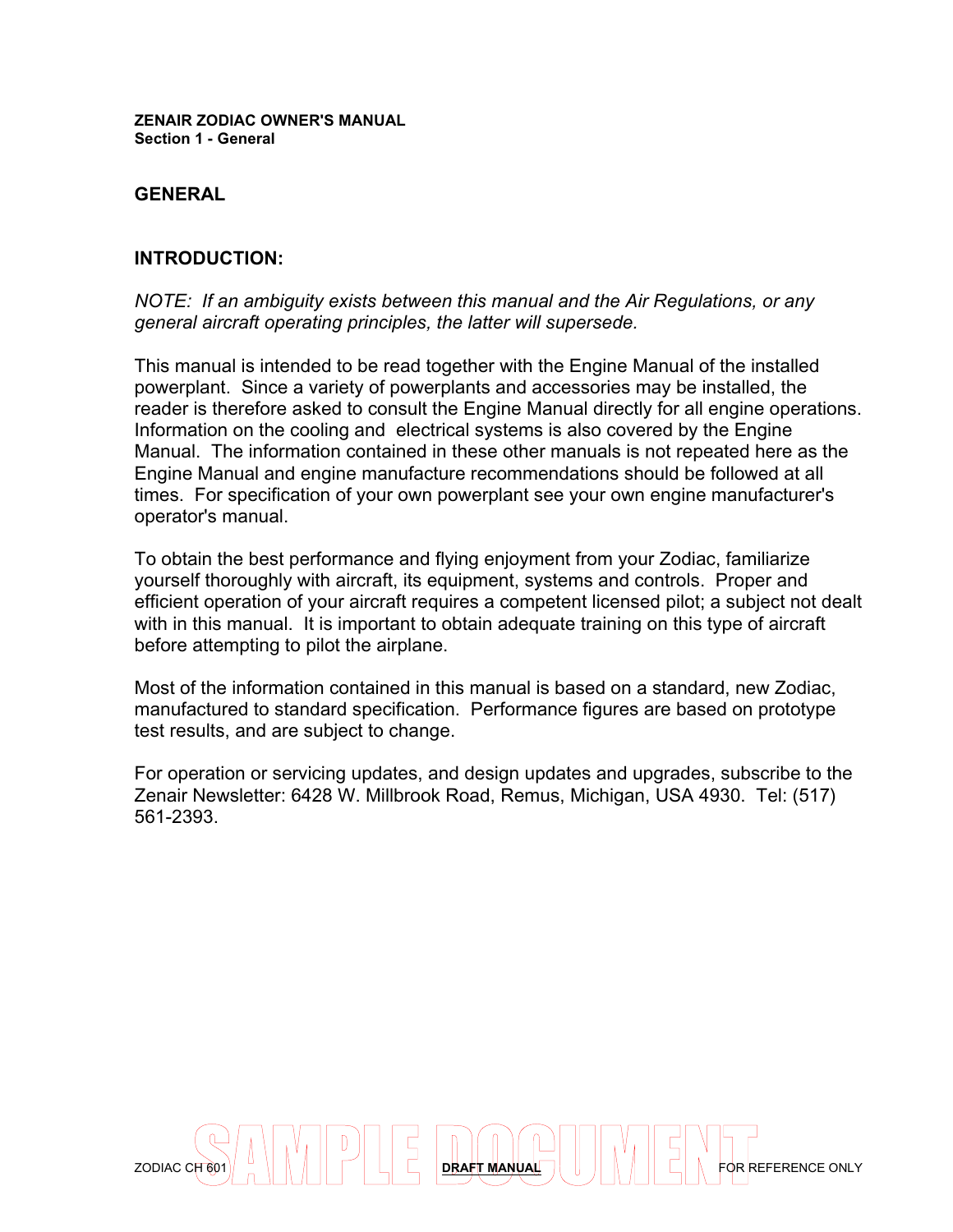

| <b>SPECIFICATIONS</b>           | <b>ZODIAC CH 601 UL</b>  |  |
|---------------------------------|--------------------------|--|
|                                 | <b>ROTAX 912 (80 HP)</b> |  |
| <b>WING SPAN</b>                | 27 FEET                  |  |
| <b>WING AREA</b>                | 130 SQ, FT.              |  |
| <b>LENGTH</b>                   | 19 FEET                  |  |
| <b>EMPTY WEIGHT</b>             | 550 LBS.                 |  |
| <b>USEFUL LOAD</b>              | 508 LBS.                 |  |
| <b>GROSS WEIGHT</b>             | 1058 LBS.                |  |
| <b>WING LOADING</b>             | 8.0 P.S.F.               |  |
| <b>POWER LOADING</b>            | 13.1 HP / LBS.           |  |
| <b>CABIN WIDTH</b>              | <b>44 INCHES</b>         |  |
| <b>FUEL CAPACITY (STANDARD)</b> | 16 US GAL.               |  |
| - PLUS WING TANKS (OPTIONAL)    | $2 \times 7.5$ US GAL.   |  |

**ENGINE SPECIFICATIONS**: SEE ENGINE MANUAL

SPECIFICATIONS & PERFORMANCE FIGURES ARE BASED ON FACTORY PROTOTYPE TEST RESULTS; SUBJECT TO CHANGE WITHOUT NOTICE.

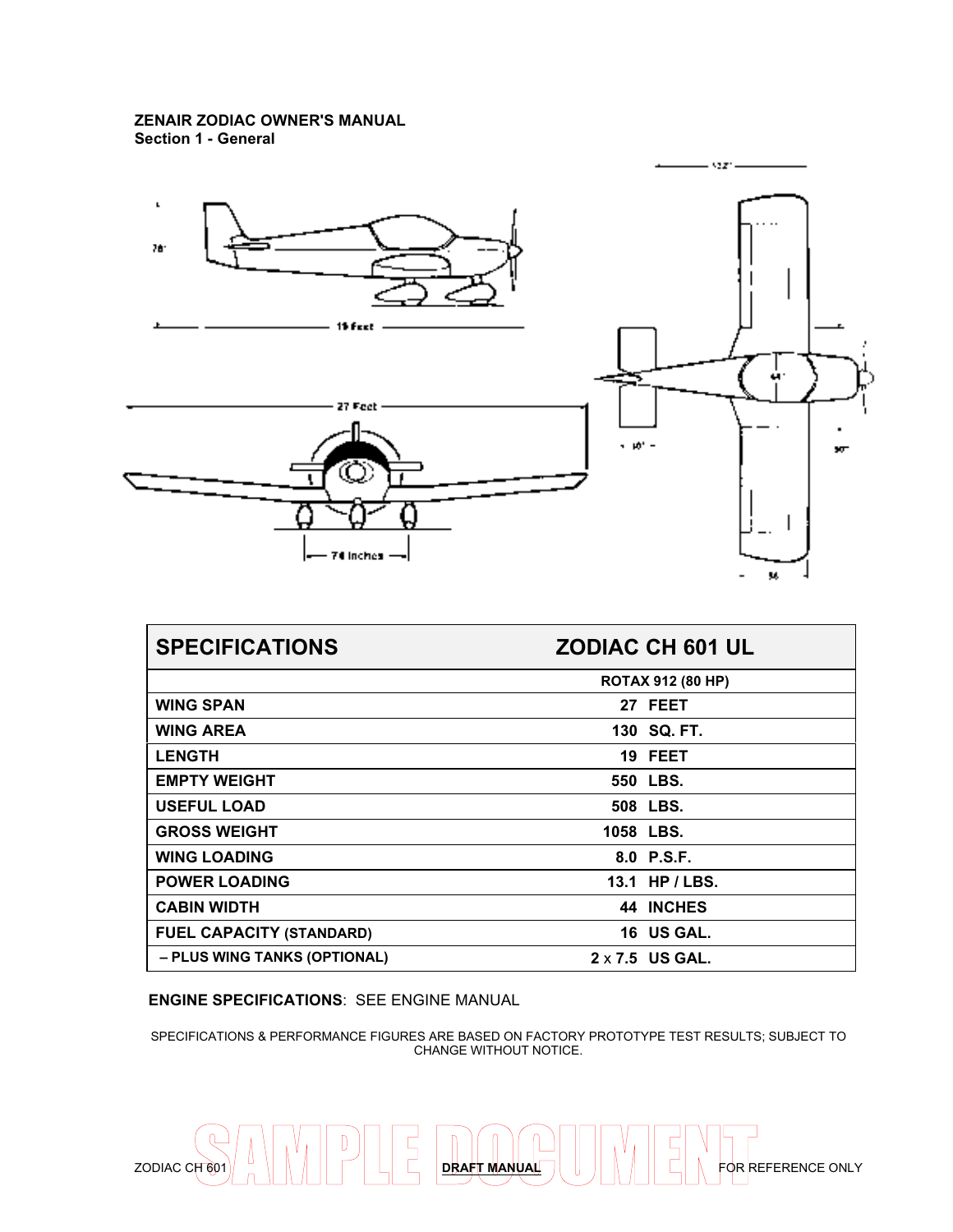#### **LIMITATIONS**

#### *NOTE: AEROBATIC MANEUVERS ARE PROHIBITED*

**SPEEDS** (CAS) MPH: Standard ZODIAC CH 601 aircraft at gross weight of 1058 lbs.

| Stall speed (Vs):         | 44          |
|---------------------------|-------------|
| Normal operations speed:  | 44-125      |
| Maneuvering speed (Va):   | 97          |
| Caution range:            | $112 - 150$ |
| Never exceed speed (Vne): | 150         |

Speeds are expressed in Calibrated Airspeed (CAS), Miles per Hour

## **LOAD FACTOR**: Positive 4, Negative 2

Above are limit load factors. The ultimate load factors are multiplied by the safety factor of 1.5

**SIDE SLIPPING**: Recommended Speed of about 70 mph

**ENGINE LIMITATIONS AND PLACARDS**: See Engine Manual.

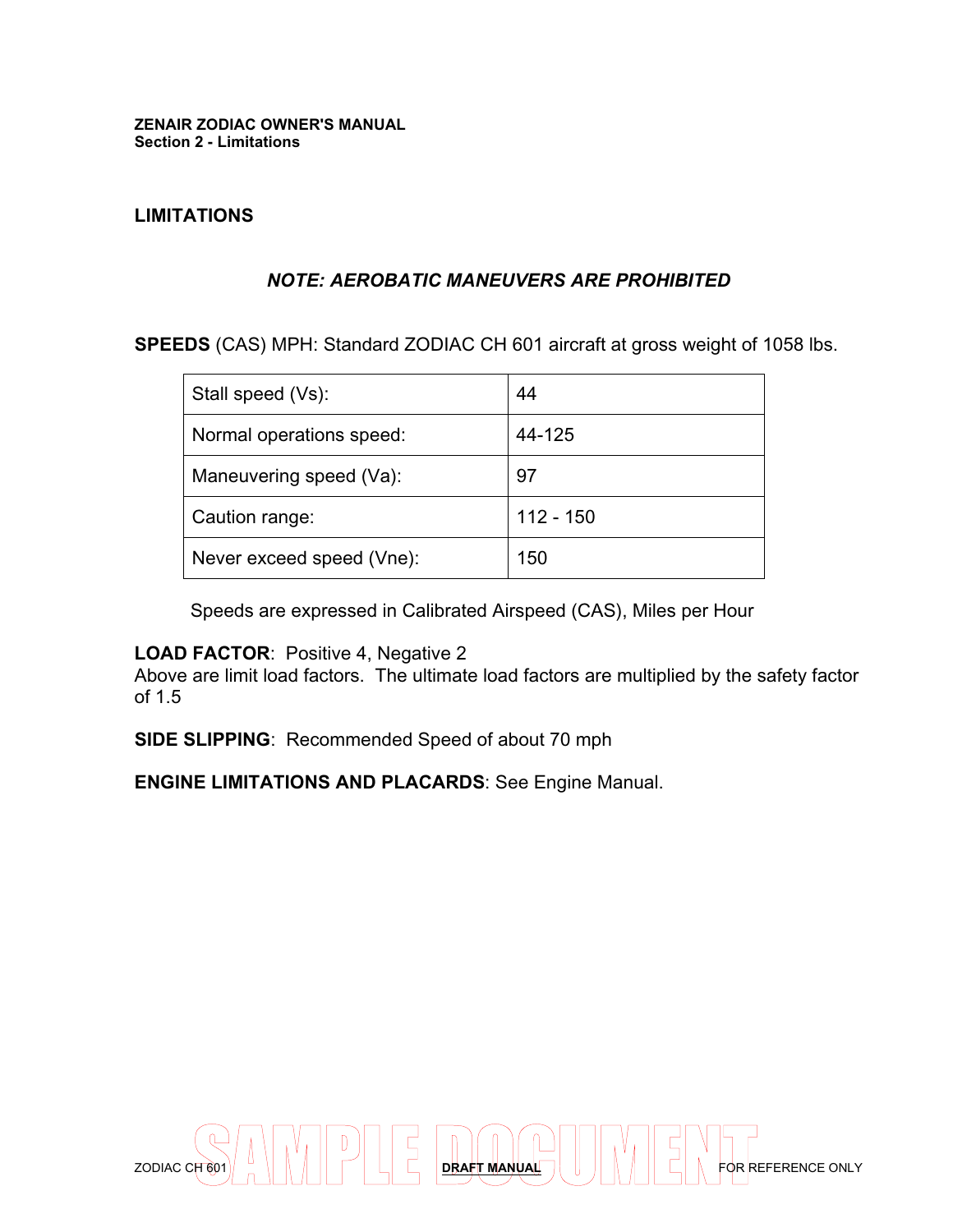#### **ZENAIR ZODIAC OWNER'S MANUAL Section 2 - Limitations**

**PLACARDS**: Your aircraft should be placarded as follows:

- •
- All fuses
- Ignition
- Choke
- Starter button
- Trim: Nose up and down
- Fuel gauge as per engine manual
- Maximum Baggage capacity
- Instruments
- Engine Gauges as per engine manual
- Canopy Release
- Fuel Type & Quantity at filler cap(s)
- Stainless Steel ID Plate, located on left fuselage below stabilizer (with required information)
- Others (if applicable)

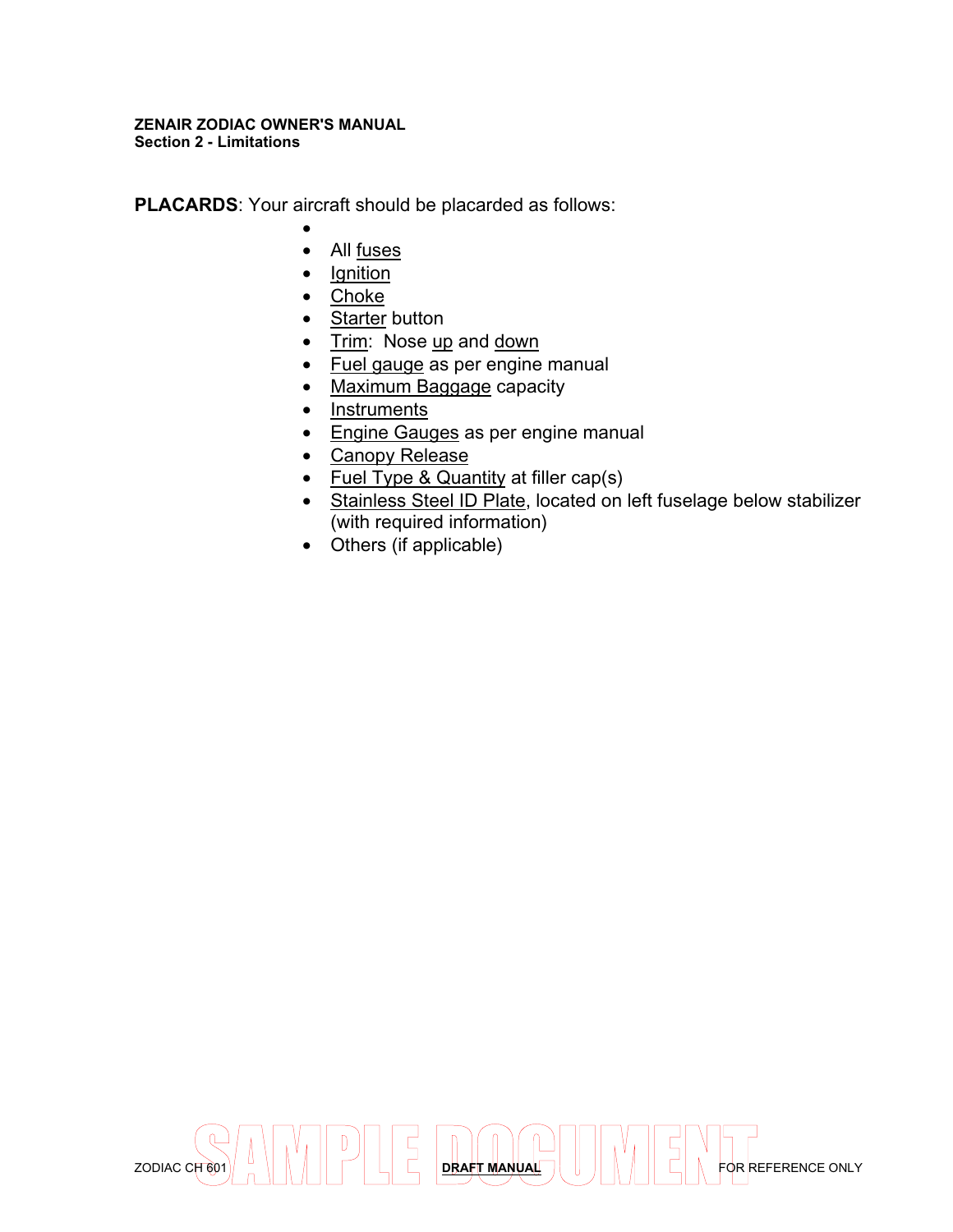#### **ZENAIR ZODIAC OWNER'S MANUAL Section 2 - Limitations**

#### **FLIGHT ENVELOPE**

## **SPEED (v) and LOAD FACTOR LIMITATIONS**



**DIAGRAM NOT TO SCALE**

 $ZODIAC C<sub>H</sub>$  60 WDDLE DRAFT MANUAL **DRAFT MANUAL JUNIOR REFERENCE ONLY**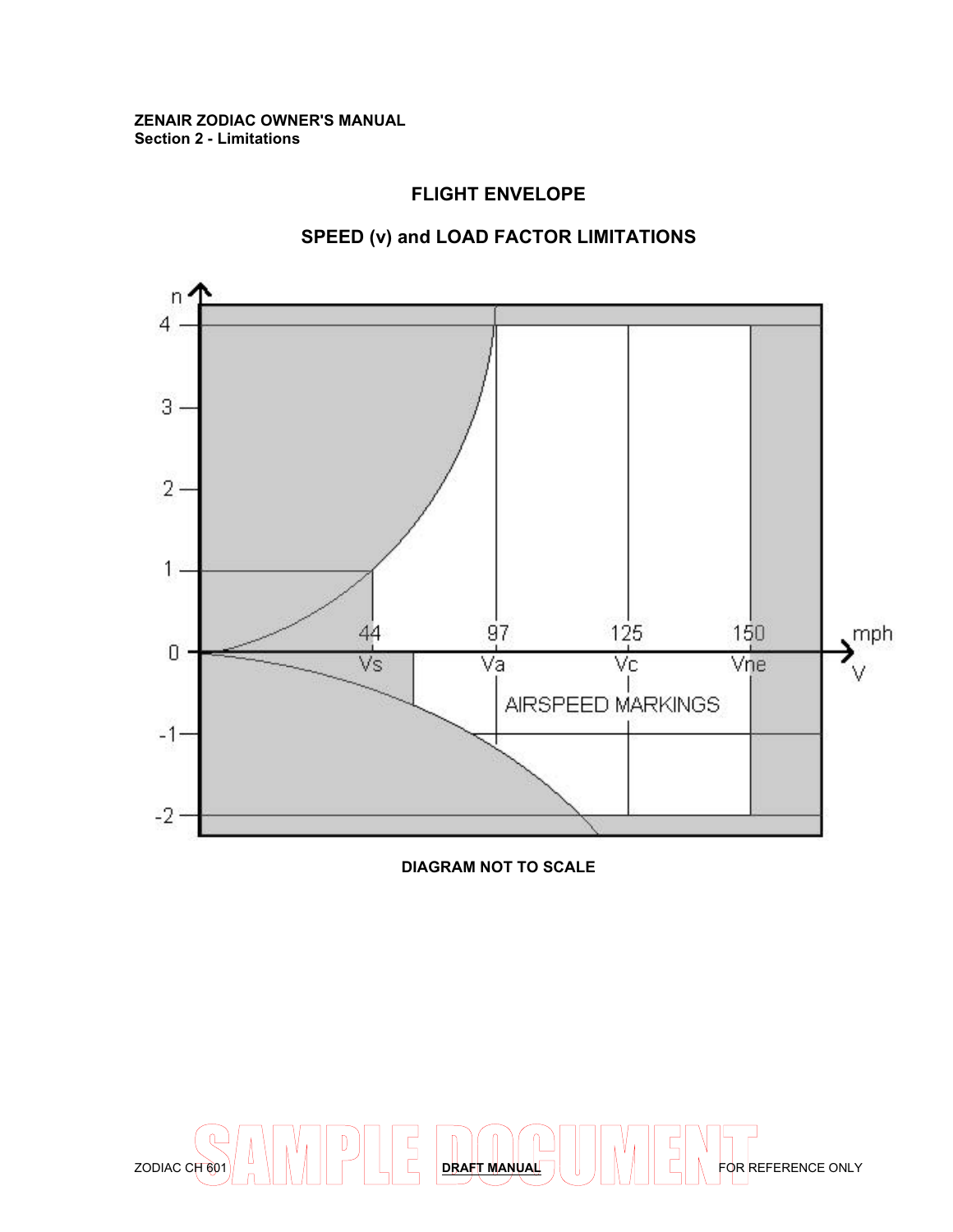

## **WEIGHT and CENTER OF GRAVITY LIMITS**

**DIAGRAM NOT TO SCALE**

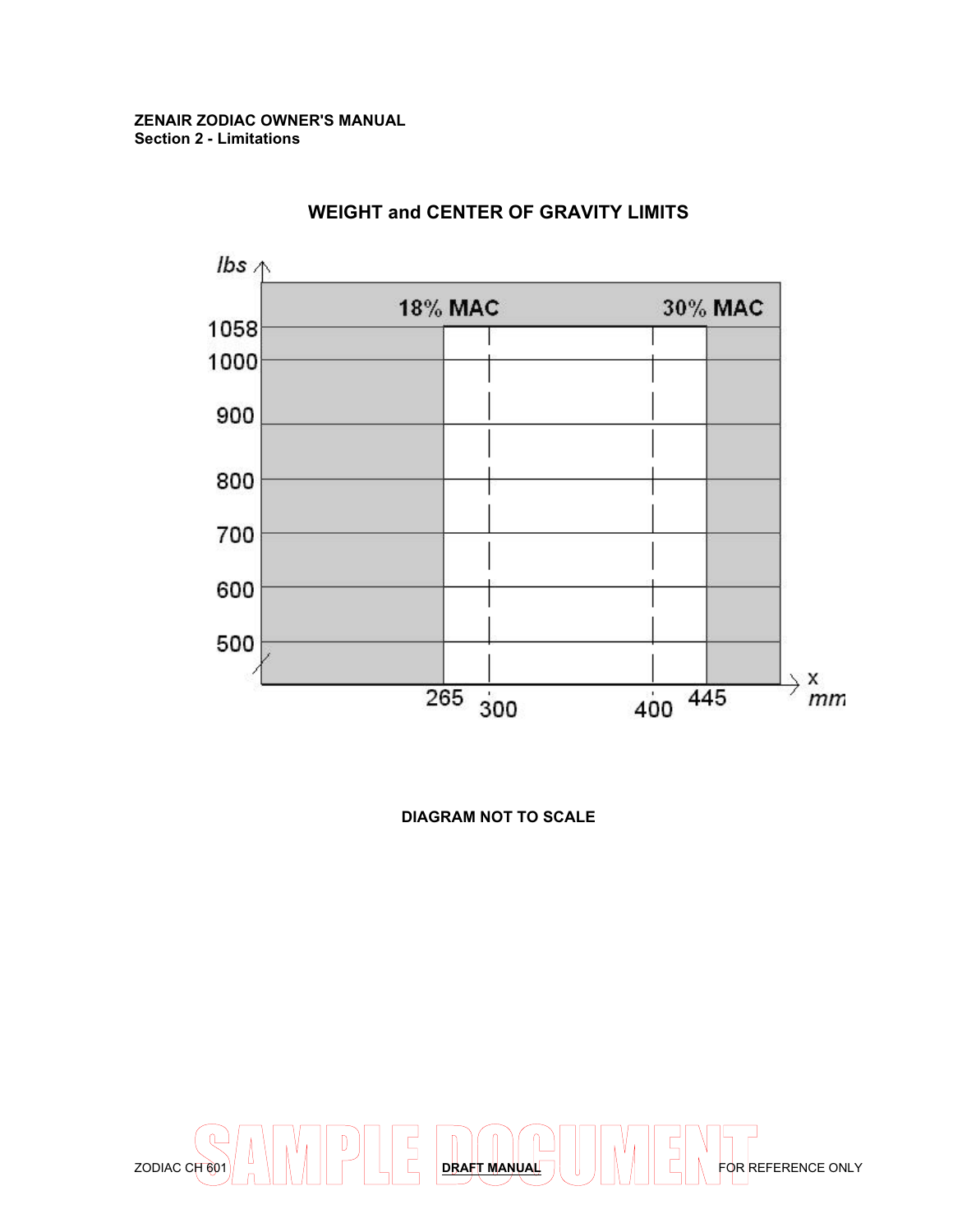#### **ZENAIR ZODIAC OWNER'S MANUAL Section 3 – Emergency Procedures**

## **EMERGENCY PROCEDURES**

#### **EMERGENCY LANDING WITHOUT ENGINE POWER:**

- 1. Set airspeed for Best Rate of Decent
- 2. Shut off fuel
- 3. Shut off engine
- 4. Tighten seat belt and harness

Avoid tight turns. Land as usual, straight ahead power-off approach

## **ACCIDENTAL SPINS:**

To recover from a spin: Pull throttle to idle position, push rudder opposite the spin's rotation and bring the pitch control slightly forward.

## **FIRES:**

On the ground, before engine is started

- 1. Go on pushing starter
- 2. Shut off fuel
- 3. Open throttle full as soon as engine starts to blow the fire out.

#### On the ground, engine running

- 1. Cabin heat off
- 2. Shut off fuel
- 3. Throttle open to blow fire out

#### In the Air

- 1. Cabin heat off
- 2. Fuel off
- 3. Ignition off
- 4. Electrics off
- 5. Do not attempt to restart engine
- 6. Perform an emergency landing

#### Fire in cockpit

- 1. Electrics off
- 2. Cabin heat off
- 3. Use fire extinguisher

**To Restart Engine in Flight** (after fuel starvation): Pull choke before starting, and push choke in as soon as engine starts.

NOTE: Make sure that the aircraft is equipped with a functioning Fire Extinguisher, which is easily accessible to the pilot, and with an Emergency Locator Transmitter (ELT) and First Aid Kit.

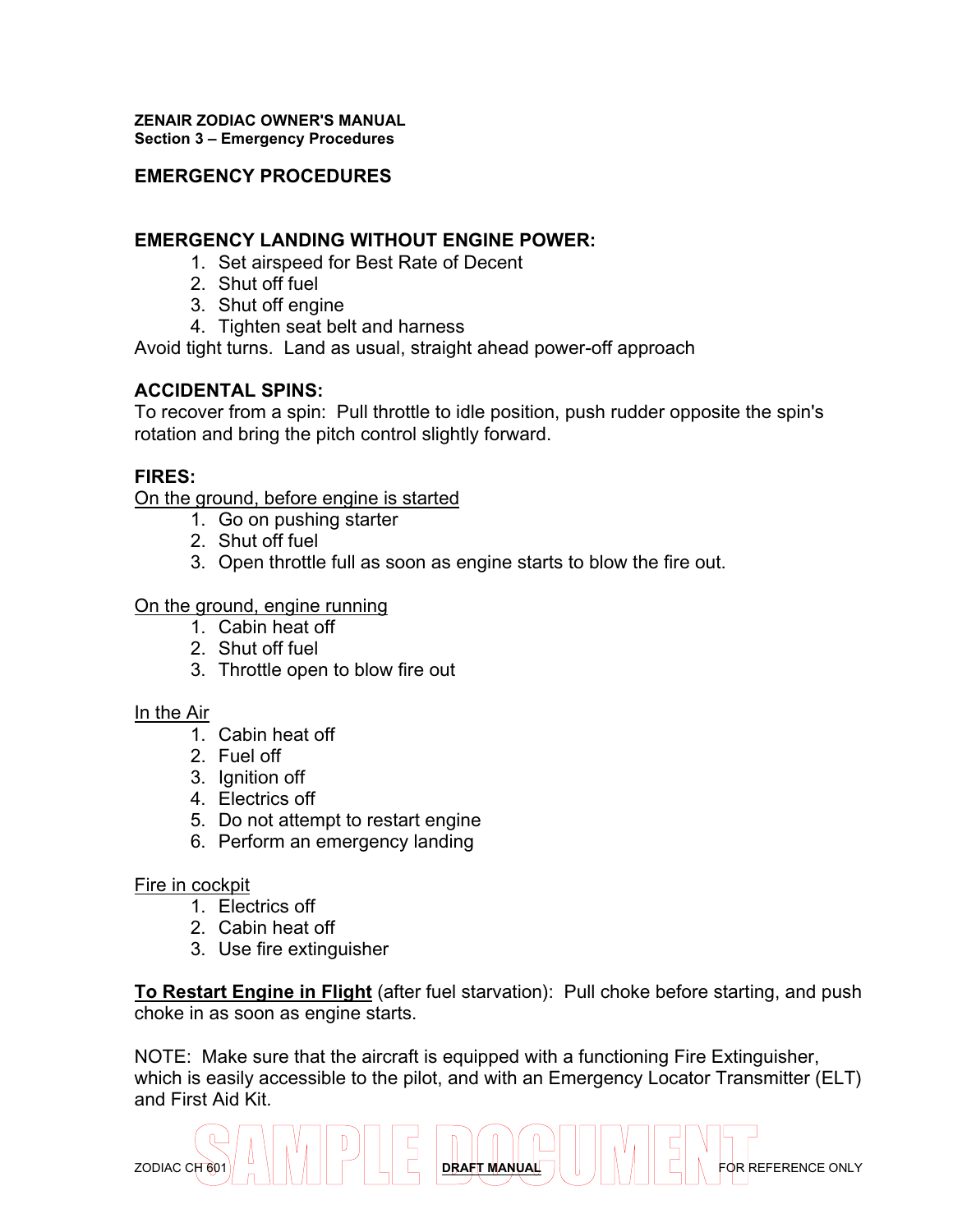## **NORMAL PROCEDURES**

Obtain adequate professional flight training on the Zodiac and the required pilot license before attempting operation of the aircraft.

## **PRE-FLIGHT INSPECTION**: "walk around" before each flight

- 1. Ignition switch off, fuel open, elevator free.
- 2. Drain gascolator and all drain valves to ensure that no water is in the fuel lines, check cowl fasteners for looseness, check spinner and prop. You may want to remove the cowl to check the exhaust and general engine condition for safety. Check fuel quantity as well as coolant level and oil
- 3. Check pitot tube. Clean bugs and check full length of wing leading edge. Inspect wing tip, wing cover strip and make sure baggage locker doors are secure (remove tie-down).
- 4. Check general condition of ailerons; inspect hinge area over its entire length, aileron control attachment.
- 5. Landing gear condition, wheel and tires, brake s, bottom of wings and fuselage
- 6. Stabilator attachments, elevator and rudder hinges, cables and attachments, control stops (remove rear tie down).

Continue walk around in reverse order.



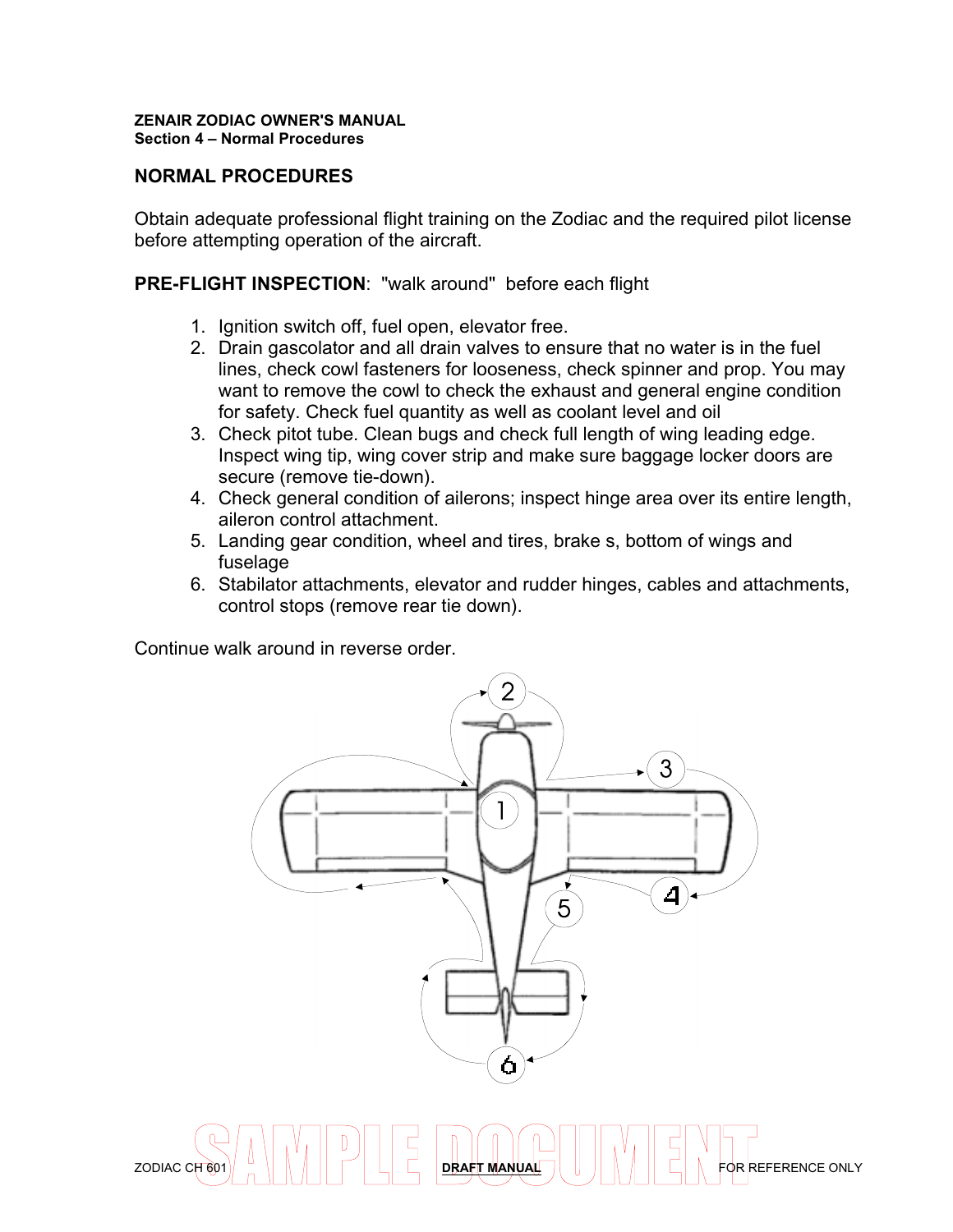#### PHYSICALLY CHECK THE FUEL LEVEL BEFORE EACH TAKE OFF TO MAKE SURE YOU HAVE SUFFICIENT FUEL FOR THE PLANNED FLIGHT

**BEFORE STARTING THE ENGINE**: Operate controls and make a visual check for proper operation. Make sure windshield is clean for maximum visibility. Activate brakes; fasten and check safety belt.

**STARTING THE ENGINE**: Follow Starting Procedures from the engine manual.

If the aircraft is equipped with a electric fuel pump which created more than 5psi (as indicated on the fuel pressure gauge), then the pump should not be turned on while the engine is running. Such an electric fuel pump may be turned on prior to starting the engine for a few seconds to create fuel press in the system; verify that the electric fuel pump is off before starting the engine.

**COLD ENGINE**: Pull choke before starting, and release choke gradually when engine starts.

**WARM-UP AND GROUND TEST**: Refer to Engine Manual.

Always wait for the temperature gauge(s) to register before taxiing, allowing the engine to warm up.

Note: For winter operation, the radiator size may have to be reduced to keep engine within operating range. Restrict the exposed surfaces of the radiator as required.

**TAXIING:** Use moderate power and brakes. With the tricycle configuration, taxiing is facilitated by the use of the steerable nose wheel. Avoid steering the aircraft with the brakes. When winds exceed 20 mph, taxi very slowly, maintaining neutral or down elevator; and keep the pointed stick toward the wind to prevent inadvertent lift-off.

#### **BEFORE TAKE-OFF**:

- 1. Set altimeter
- 2. Set trim
- 3. Check freedom and deflection of controls
- 4. Check that the canopy is locked, front and rear on both sides
- 5. Fasten seat belts, not uncomfortably tight (Can you reach fuel shut off valves?)
- 6. Check that choke is full in

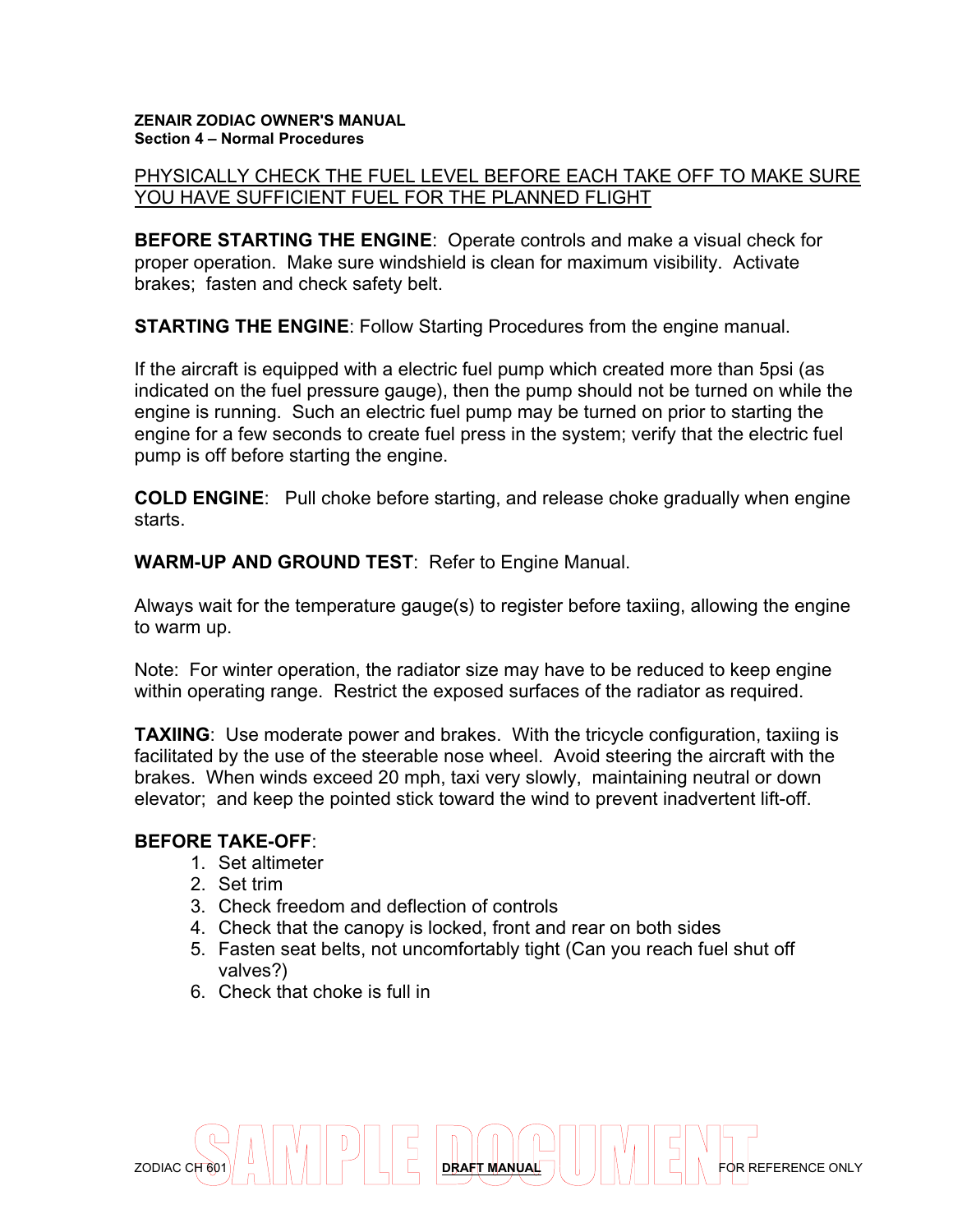## **TAKE OFF**:

- 1. Release brakes
- 2. Follow Engine Manual instructions for take-off power setting
- 3. Check RPM, and gauges
- 4. Ready for take-off

## **CLIMB**:

BEST RATE OF CLIMB (Vy): Approx. mph. This will provide the greatest altitude gain in the shortest time.

BEST ANGLE OF CLIMB (Vx): Approx. mph. This will provide the greatest altitude gain in the shortest distance.

**CRUISE RPM**: 75% power cruise is achieved at:

|            | Rotax 912     |
|------------|---------------|
| Sea Level  | 5300 RPM      |
| 5,000 Feet | 5300 RPM      |
| 8,000 Feet | 5800 RPM      |
| Cruise     | 120 MPH (CAS) |

Lower RPM means slower cruise speeds, quieter flying, better fuel economy, and increased endurance. Above figures are with a clean aircraft in standard atmosphere with standard adjusted propellers.

**DESCENT:** Use some power to prevent engine from cooling too much (approx. 3,000) RPM when descending at mph).

## **BEST RATE OF DESCENT**: mph

**APPROACH**: Throttle full back, mph. Use power to stretch the approach.

"Slid slipping" will result in a steep approach for landing in tight spots. Speed should be maintain above mph to maintain full control during the descent.

**LANDINGS**: When over the runway, move the stick slowly back to prevent touch down until the main wheels make smooth contact. The nose will drop as soon as the stick pressure is released (standard tricycle gear configuration).

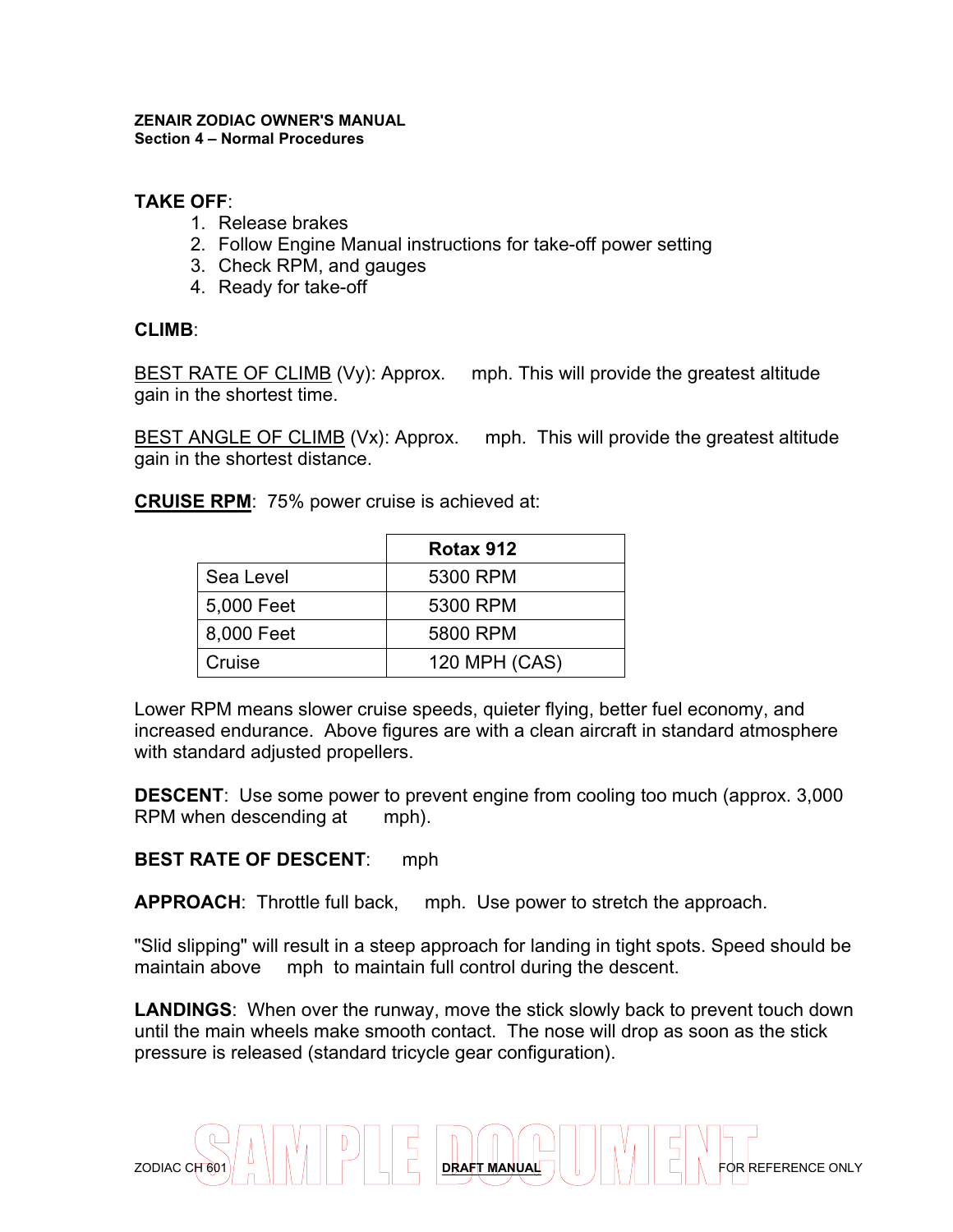CROSS WIND LANDINGS AND WIND LIMITATIONS: Approach with one wing low, or use crabbing technique, or a combination of both. Straighten the aircraft out just before touchdown.

**MISSED LANDINGS**: Apply full power. Continue with circuit pattern.

**SHUT DOWN** (ENGINE): Refer to Engine Manual for specific instructions. Remove ignition key when aircraft is unattended. Tie-Down aircraft when unattended.

NOTE: The hourmeter counts "engine time" from the moment the master switch is turned on. Do not forget to turn the master switch off.

TIE DOWN: When the aircraft is not in use, tie it down at each wing and at the rear fuselage tie down ring. Tie the stick forward (use a bungee around "Y" stick, secured at the pedals). Make sure the canopy is properly latched on both sides. The cabin cover will minimize dust, or damage to the canopy (and keep curious onlookers out).

NOTE: As the aircraft is not equipped with a "Parking Brake" it is important to tie down the plane when it is not attended.

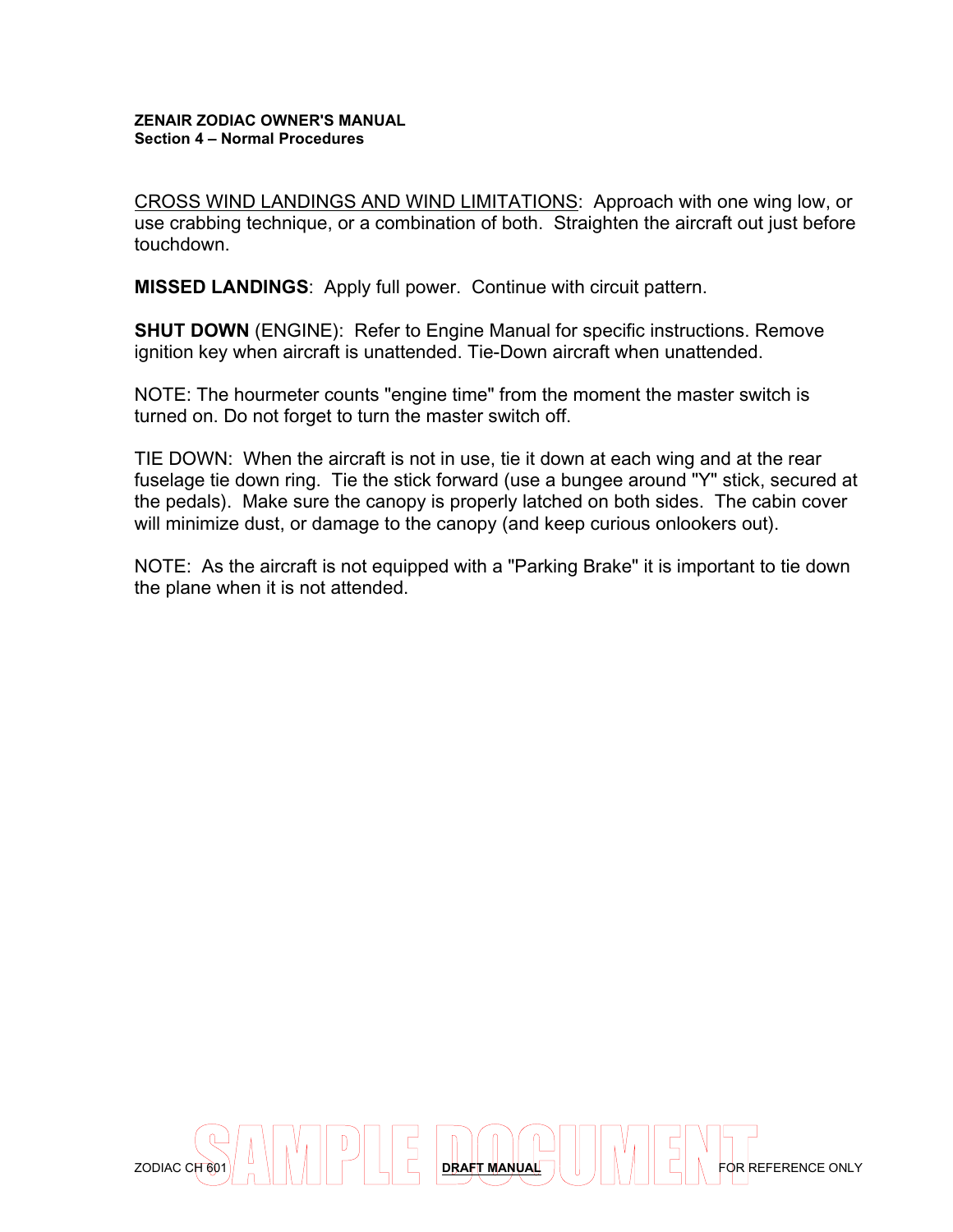#### **ZENAIR ZODIAC OWNER'S MANUAL Section 5 - Performance**

## **PERFORMANCE**

The flight and operational characteristics of the ZODIAC CH 601 are normal in all respects. There are no "unconventional" characteristics or operations that need to be mastered. All the controls respond in a usual way within the entire range of operations of the airplane.

Speeds provided are Indicated Airspeeds (IAS), unless specified otherwise.

- Pitot must be in correct position
- Static = cabin static pressure
- True airspeed =  $IAS + 5$  mph in normal operations

Performances given in standard atmosphere. Aircraft and powerplant in new condition, with standard equipment.

| STALL SPEED $@$ | 1058 lbs. | <b>800 lbs</b> |  |
|-----------------|-----------|----------------|--|
|                 | 44 mph    | 39 mph         |  |

For above, Calibrated Airspeeds: CAS

- The above speeds are with engine at idle, the aircraft simply "mushes in" at stall.
- With power, the indicated stall speed is below any accurate indicated reading, with a high nose attitude. When stall occurs, the nose drops quickly.

**TAKE-OFF DISTANCE**: In feet, off hard surface, gross weight of 1058 lbs.

|                         | Rotax 912 |
|-------------------------|-----------|
| Sea Level (Std. Atmos.) | 550 ft.   |
| 3,000 Ft. Density Alt.  | 730 ft.   |
| 6,000 Ft. Density Alt.  | 960 ft.   |

- Take off distances from grass fields are longer and depend on the actual surface.
- To clear a standard 50 ft obstacle the distances from standing start are approximately twice the above take-off distances.

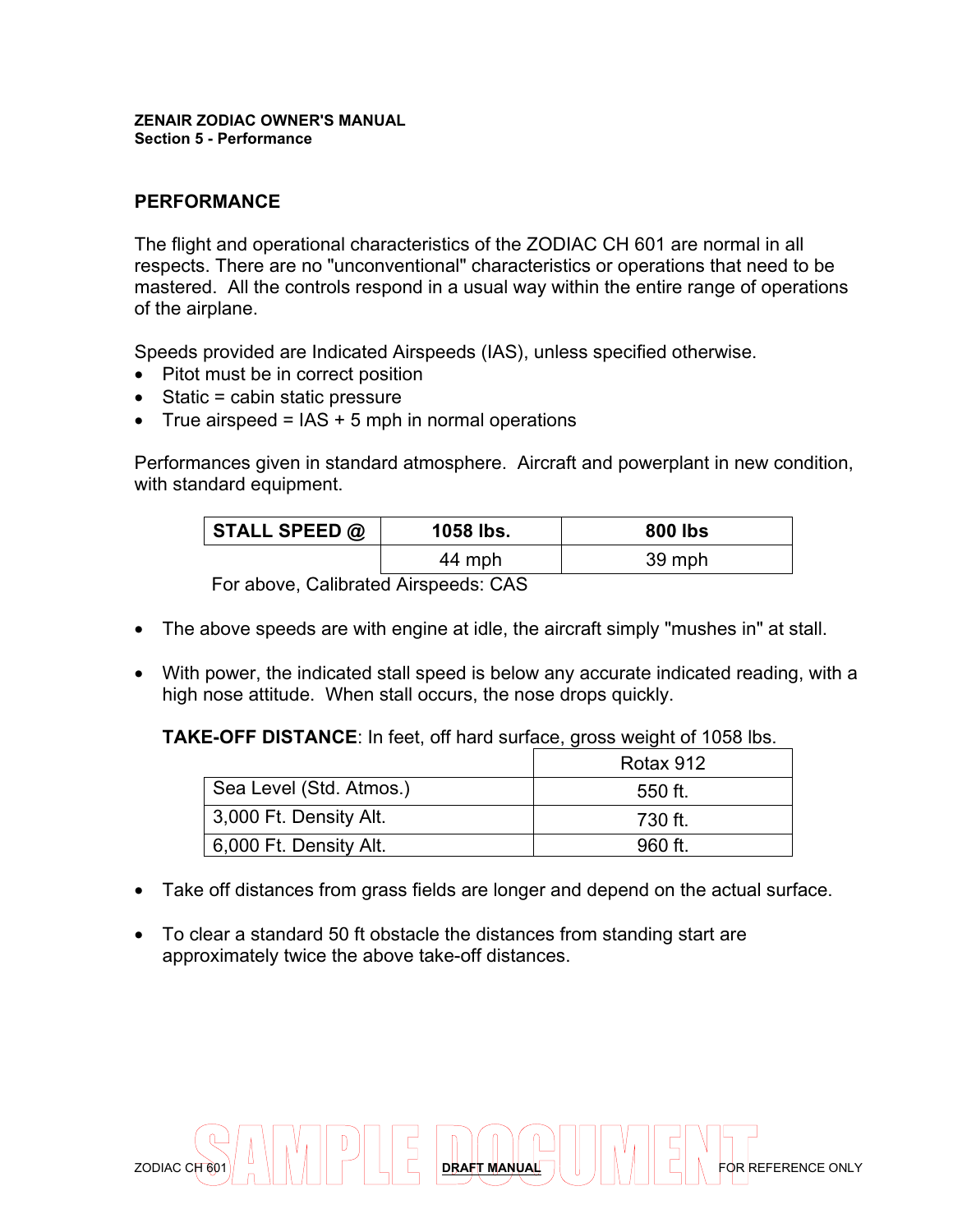| <b>CLIND FLAFORMANGE GHART.</b> INGLE OF CHILID (IF IVI, IGH GHOULD)<br><b>ROTAX 912 (5200 RPM)</b><br>1058 lbs. |      |            |  |  |
|------------------------------------------------------------------------------------------------------------------|------|------------|--|--|
|                                                                                                                  |      |            |  |  |
| Sea Level (Std. Atmos.)                                                                                          | 1200 | <b>FPM</b> |  |  |
| @ approx. IAS:                                                                                                   | 60   | <b>MPH</b> |  |  |
| 3000 ft. Density Alt.                                                                                            | 850  | <b>FPM</b> |  |  |
| @ approx. IAS:                                                                                                   | 60   | <b>MPH</b> |  |  |
| 6000 ft. Density Alt.                                                                                            | 550  | <b>FPM</b> |  |  |
| $@$ approx. IAS:                                                                                                 | 60   | <b>MPH</b> |  |  |
| 9000 ft. Density Alt.                                                                                            | 320  | <b>FPM</b> |  |  |
| $@$ approx. IAS:                                                                                                 | 57   | <b>MPH</b> |  |  |

## **CLIMB PERFORMANCE CHART**: Rate of Climb (FPM, full throttle)

**SERVICE CEILING** with standard original carburetor jet setting: 12,000 feet density altitude at gross weight.

**BEST RATE OF CLIMB** and **BEST ANGLE OF CLIMB** see Section 4.

**FUEL CONSUMPTION**: See Engine Manual.

**RANGE AND ENDURANCE** will vary with the number and types of fuel tanks installed, and the type of powerplant installed. Before attempting cross-country flights, proper knowledge of the fuel consumption and capacity is required.

**BEST ANGLE OF GLIDE** (gross weight): Approximately 60 mph

**LANDING DISTANCE** (with brakes) from 50 ft. height to full stop: Similar to take-off distance.

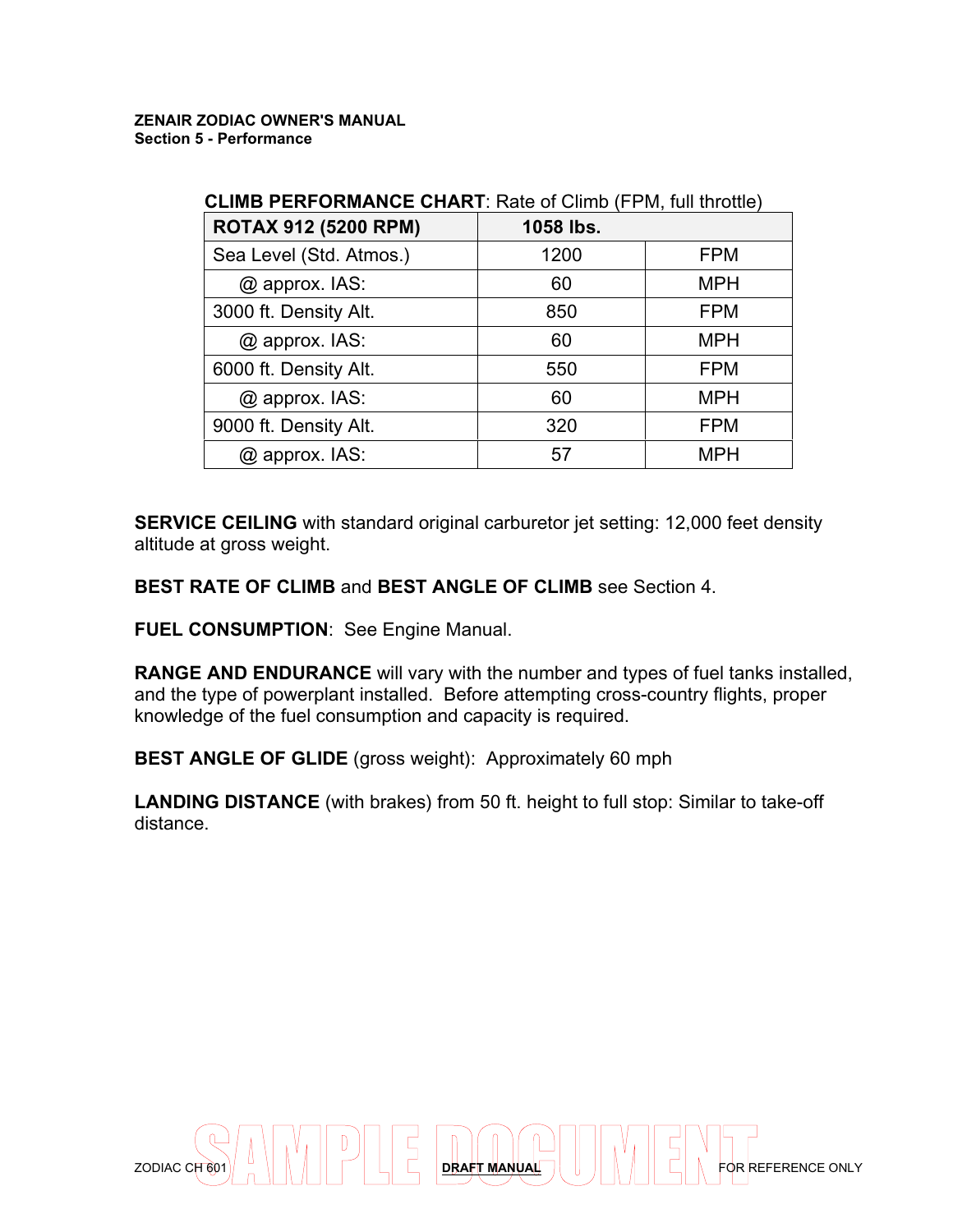Section 6 – Weight & Balance

See actual aircraft drawing / manuals for Weight & Balance worksheet.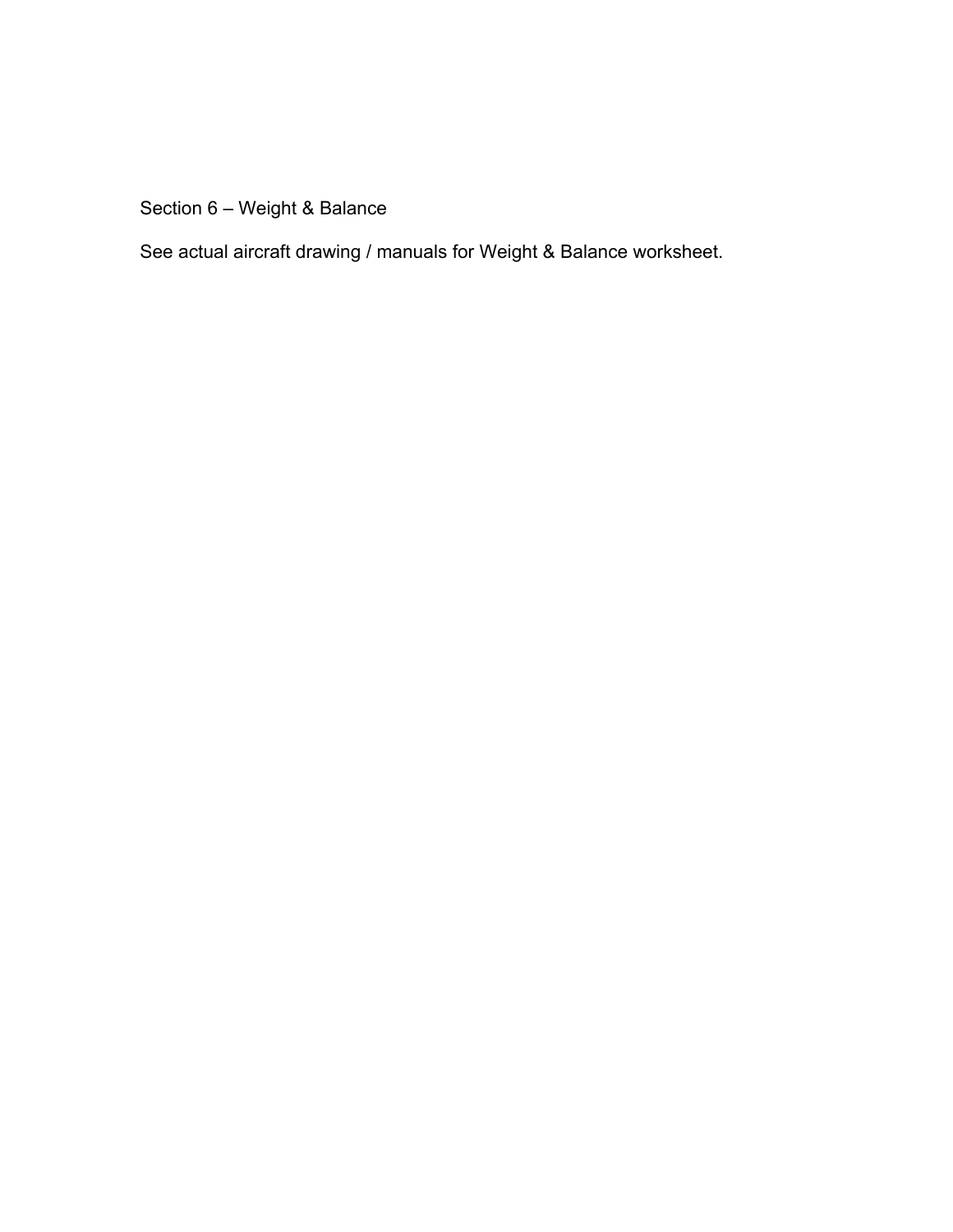## **AIRPLANE & SYSTEMS DESCRIPTIONS**

**CONSTRUCTION**: All-metal construction, stressed skin, single curvature metal skins riveted to stiffeners.

**AIRFRAME**: Construction is of 6061-T6 aluminium sheet metal riveted to aluminium angles with Avex rivets. This high strength aluminum alloy construction provides long life and low maintenance costs thanks to is durability and corrosion resistance characteristics.

**WINGS**: The wing has a high lift airfoil with Hoerner wing tips to maximize the aircraft's effective wingspan. The wings are fitted with near full-length ailerons.

**CONTROLS**: The ZODIAC is equipped with a dual flight control stick between the pilot and passenger which branches in the form of a convenient "Y" handle. The classic rudder pedals, connected to a large-diameter steerable nose wheel for ease of ground handling, are equipped with toe-brake pedals on the pilot side for effective ground steering. The full vertical tail is all-moving to provide maximum crosswind capabilities. The trim control on the elevator is electrically operated from the rocker switch (on left side of instrument panel).

## **ENGINE CONTROLS**:

- **DUAL THROTTLES** of the push/pull type with adjustable friction clamp. Springs are added to the throttle push rods to ensure that the engine will go to full power if the linkages fail. If the friction clamp is loose, this tends to result in self-application of power unless the pilot keeps constant aft pressure on the throttle. The friction clamp, located forward of the firewall, may be tightened or loosened.
- **CHOKE**: The choke is located near the pilot's throttle (push/pull) control.
- **CARB HEAT** is automatic (supplied by the exhaust manifold under the cowl) for the 912 when equipped with the Zenair exhaust and fiberglass cowl. See Engine Manual or consult engine manufacturer for details.
- **MASTER SWITCH** connects the electrical system to the 12 Volt battery and charger/coils, controlled by the regulator and a 15 amp reset breaker for safety. See Engine Manual for electrical system details. Note: Engine will run with master off and/or breaker out, (the lighting and ignition coils are two separate circuits) but no electric equipment will operate.

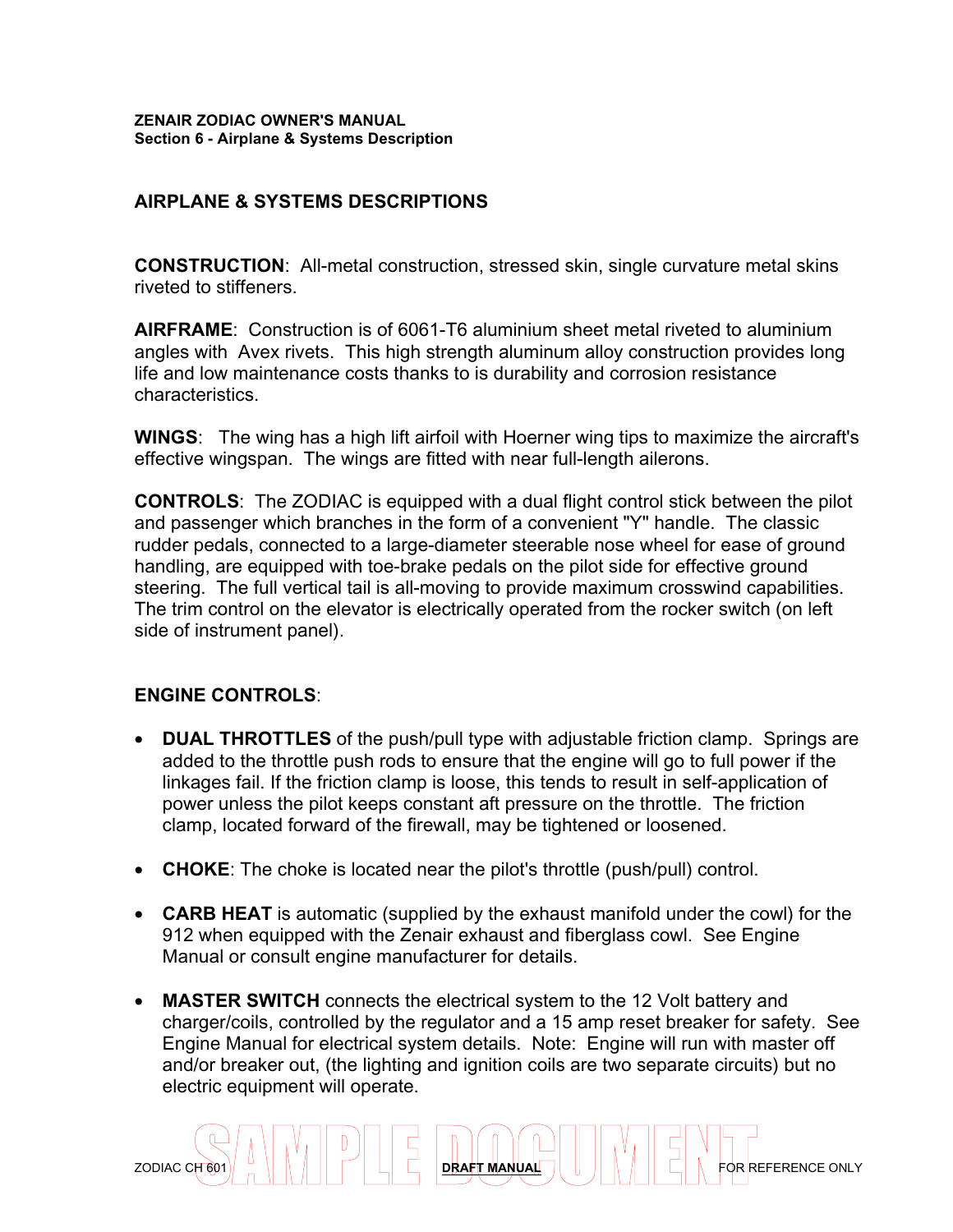- **IGNITION KEY** (or SWITCH) must be ON to operate the engine: For safety, remove key when engine is not running.
- **STARTER BUTTON** (or KEY) is also located near the pilot throttle control.

**NOTE**: All switches and or engine controls are "up" or "push forward" for operation, except the choke which is "Pull" for "on".

Optional equipment, switches and/or fuses are subject to change or installed as requested. See Aircraft Equipment List.

**POWERPLANT**: A variety of powerplants and accessories may be installed. For specifications on the installed powerplant see the engine manufacturer's manual supplied with the aircraft. The standard powerplant is the Rotax 912.

**FUEL SYSTEM**: The fuel tank(s) are welded aluminum.

- Standard: 16 US Gallon capacity.
- Optional: "D" tank 8 gal. instead of above.
- Optional wing tanks (7.5 gal. Each) in addition to, or instead of fuselage tank
- The fuel tank filler caps have vent holes.
- The drain valve is situated on the gascolator, forward bottom of firewall.
- The tanks have a fingerscreen filters.
- The main fuel shut-off valve is located at the center of aircraft above the rudder pedals.
- The wing tanks are also independantly equipped with a shut-off valve. (Check actual installation).

**NOTE**: Fuel shut-off valves are open when valve handles are in line with the fuel lines.

The main tank (std or "D") has a visual fuel gauge located near the center on the passenger's side of the instrument panel. Cautious fuel management requires a visual check of the fuel quantity using a graduated dip stick.

## **ZODIAC FUEL MANAGEMENT (WITH WING TANKS)**

It is suggested to use approximately one-half of the fuel in the standard tank, then to fill that tank up again by opening the wing tank shut-off valve(s). Repeat as necessary. When managing the fuel as such, this provides up to one hour (1/2 hour with the "D" tank) of fuel should the wing tanks not have been filled.

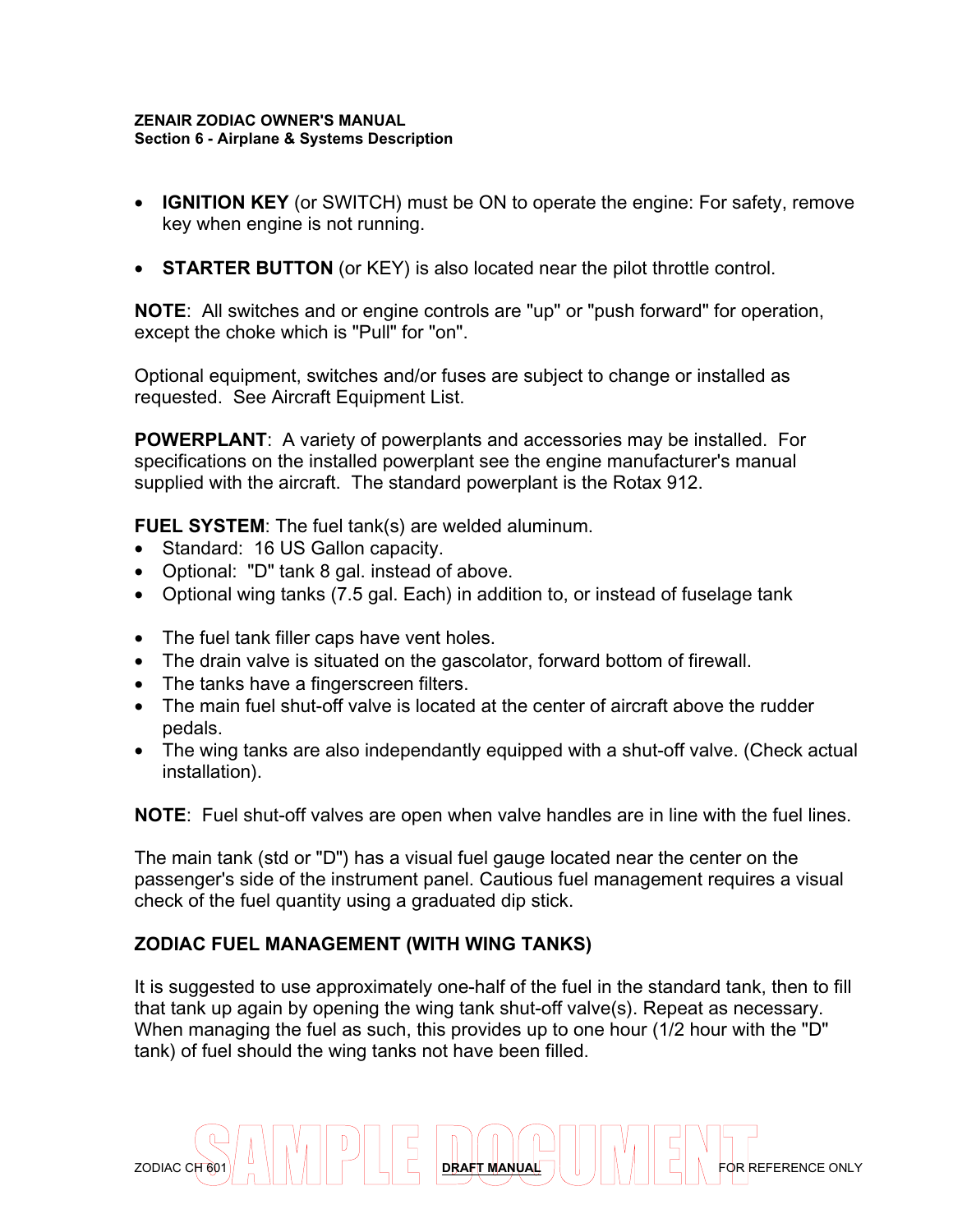**CAUTION**: Do not over-fill the main tanks as the gas will overflow through the fuselage tank filler cap vent hole.

**PROPELLER**: Ground adjustable two or three blade wood propeller (diam. X deg. pitch at 24" from center) with standard spinner. See equipment list for actual installed propeller.

**GROUND ADJUSTABLE PROPELLER**: Because the bottom of the airfoil is slightly convex, use a 1.6mm = 1/16"= 0.063" spacer at the trailing edge so that the line L has a definite position. The angle A is measured at 24" = 610mm from the center of the propeller. The following table provides the angle (use documentation supplied with the propeller for details):

|           | No of Blades | <b>Prop Diameter</b> | Prop A in Deg. | <b>Static RPM</b> |
|-----------|--------------|----------------------|----------------|-------------------|
| Rotax 912 |              | 68"                  | 16             | 5300              |
| Rotax 912 |              | 68"                  | 13             | 5300              |

The above values seem to be the best compromise for these propellers on the ZODIAC CH 601. The figures are based Quality Canadian Products (GSC) propellers. Due to the fact that it is quite difficult to measure (or set) the angle "A" accurately, the above values are an indication. The static RPM is the value to watch, and the angle to obtain this RPM may differ from the above depending on the method of measurement, and the propeller type.

To prevent vibrations, it is very important that all the blades are set at exactly the same angle, and that the blades are properly secured in the hub: See Engine and Propeller Documentation.

For a take-off and climb propeller setting angle "A" should be reduced by 1/4 to 1/2 degree.

For a cruise propeller setting increase angle "A" by approximately 1/4 degree. Note that when "A" is increased the take-off and climb performance deteriorates.

**FUEL PUMP** on Rotax engines: The fuel pump is mechanically operated on the Rotax 912. See Engine Manual for details. An electric fuel pump and/or fuel pressure gauge may be installed.

The Rotax 912 is equipped with **DUAL CARBURETORS**. Each carburetor has a sediment bowl with an additional fuel strainer (fine mesh filter). See Engine Manual.

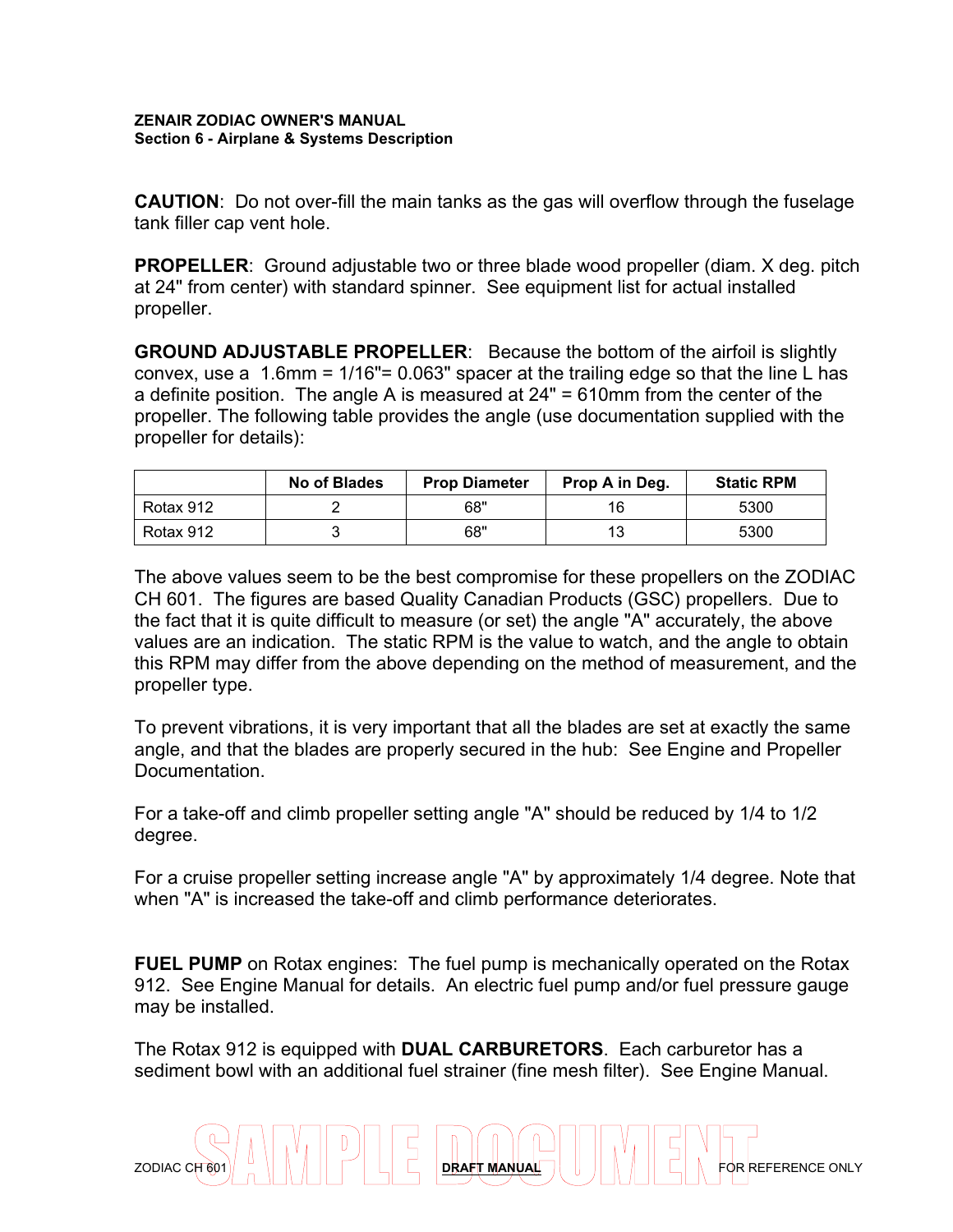**CAUTION**: Consult the Engine Manual for the type(s) of fuel and oil to use. Use only types approved by the engine manufacturer.

**LANDING GEAR**: (Tricycle or taildragger undercarriage). The gear uses heavy-duty "bungee" shock absorbers and large wheels to provide grass-field capability.

**CABIN ACCESS**: The comfortable cabin can be accessed from both sides, as the "bubble" canopy is hinged from both sides. Make sure that the canopy latching mechanism is securely locked into position on both sides before operating the aircraft. Do not attempt to open the canopy in flight.

**SEATS**: Side-by-side seating. Seat cushions are removable for cleaning and drying. Seatbelts are secured to the airframe by a 3-point system. Additional cushioning may raise and/or move forward smaller occupants.

**NOTE**: Prior to each flight, ensure that the seat belts are firmly secured to the airframe, and that the belts are not damaged. Adjust the buckle so that it is centered on the body.

**EXHAUST TYPE CABIN HEATER:** Fresh air is heated by an exhaust shroud and ducted to the pilot's feet (pull "choke-type" control for heat).

**CAUTION**: Incidents involving exhaust gases entering the heating or ventilation system may result in fatal accidents due to carbon monoxide poisoning of the aircraft occupants. A carbon monoxide detector is recommended.

**BAGGAGE**: Make sure that baggage does not exceed maximum allowable weight, and that the aircraft CG is within limits will loaded baggage. All baggage must be properly secured.

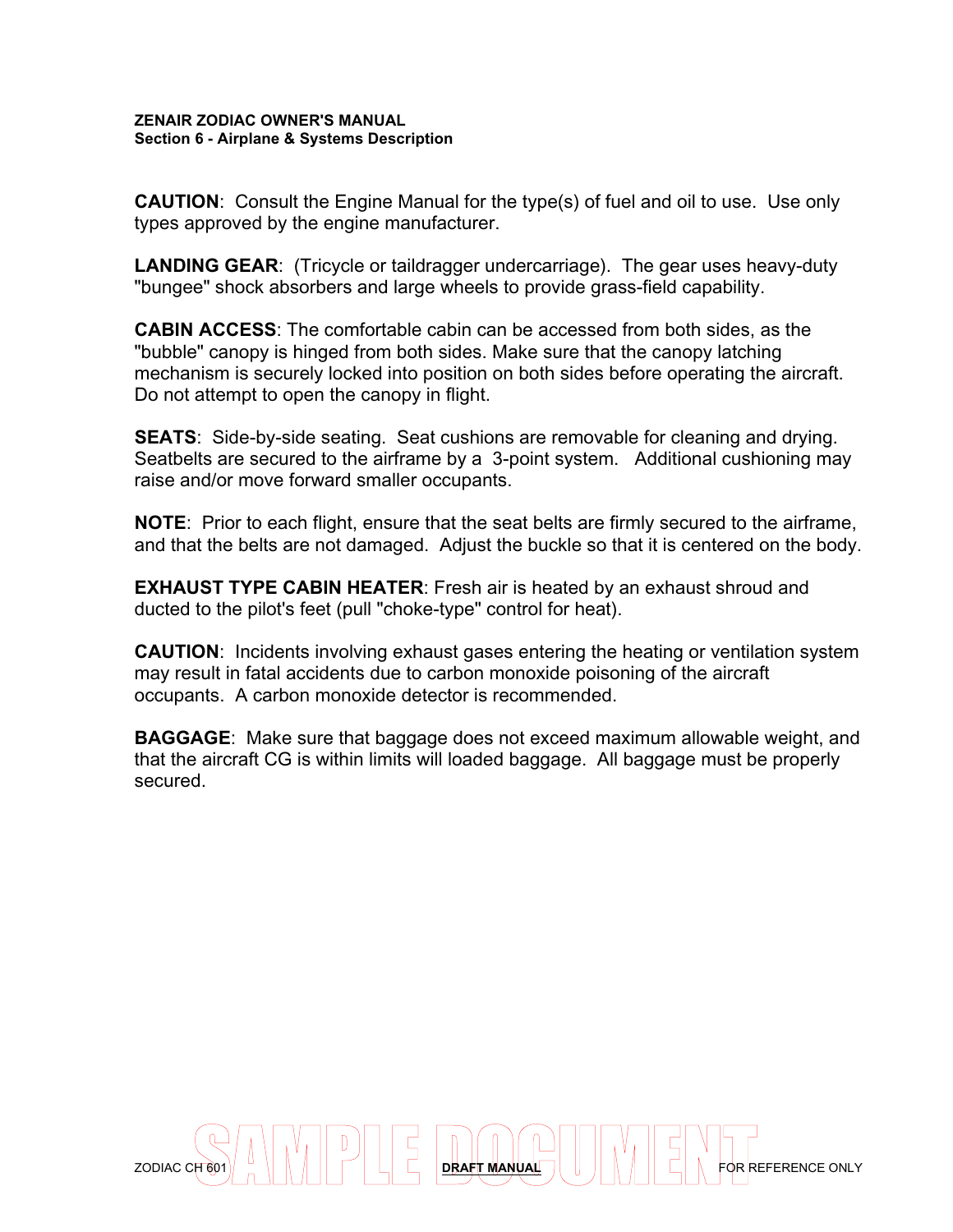## **STANDARD EQUIPMENT**

#### **INSTRUMENTS** (standard):

- Airspeed Indicator, in MPH
- Altimeter, in feet
- Magnetic Compass
- Slip Indicator (ball)
- Tachometer (RPM gauge)
- Powerplant temperatures, as required by powerplant. (degrees Fahrenheit or Centigrade)
- Powerplant pressure, as required by powerplant.
- Hourmeter
- Fuel gauge
- Other Instruments may be optionally installed.

**Pitot (dynamic) Pressure** is provided by the pitot tube under the left wing. Note: blowing into the tube will damage the airspeed indicator. The static pressure is provided by the cabin pressure.

The **Baggage Compartment** is the inner space provided behind the seat. It may accommodate up to 40 lbs. of evenly distributed and properly secured cargo. Check the center of gravity. Extra baggage compartments may be installed in the wings. When loading baggage, make sure that weight and balance is correct.

The 12-volt **Battery** is mounted on the forward firewall side with the Rotax 912 installation.

**Engine Cowl**: The engine is mounted within the sleek cowlings and provides easy access via Dzus fasteners for pre-flight inspection.

The **Radiator** is mounted below the firewall in the direct airflow to maximize cooling in hot operating environments.

Utility Options such as skis, floats, amphibious floats, etc., may be installed for a variety of uses.

**CAUTION**: The installation of skis, floats, amphibious floats, or other equipment, will change the performances and characteristics of the ZODIAC CH 601 aircraft. The pilot must obtain proper instruction (or endorsements) prior to flying the aircraft with such equipment, and assure that such equipment is properly installed to the aircraft.

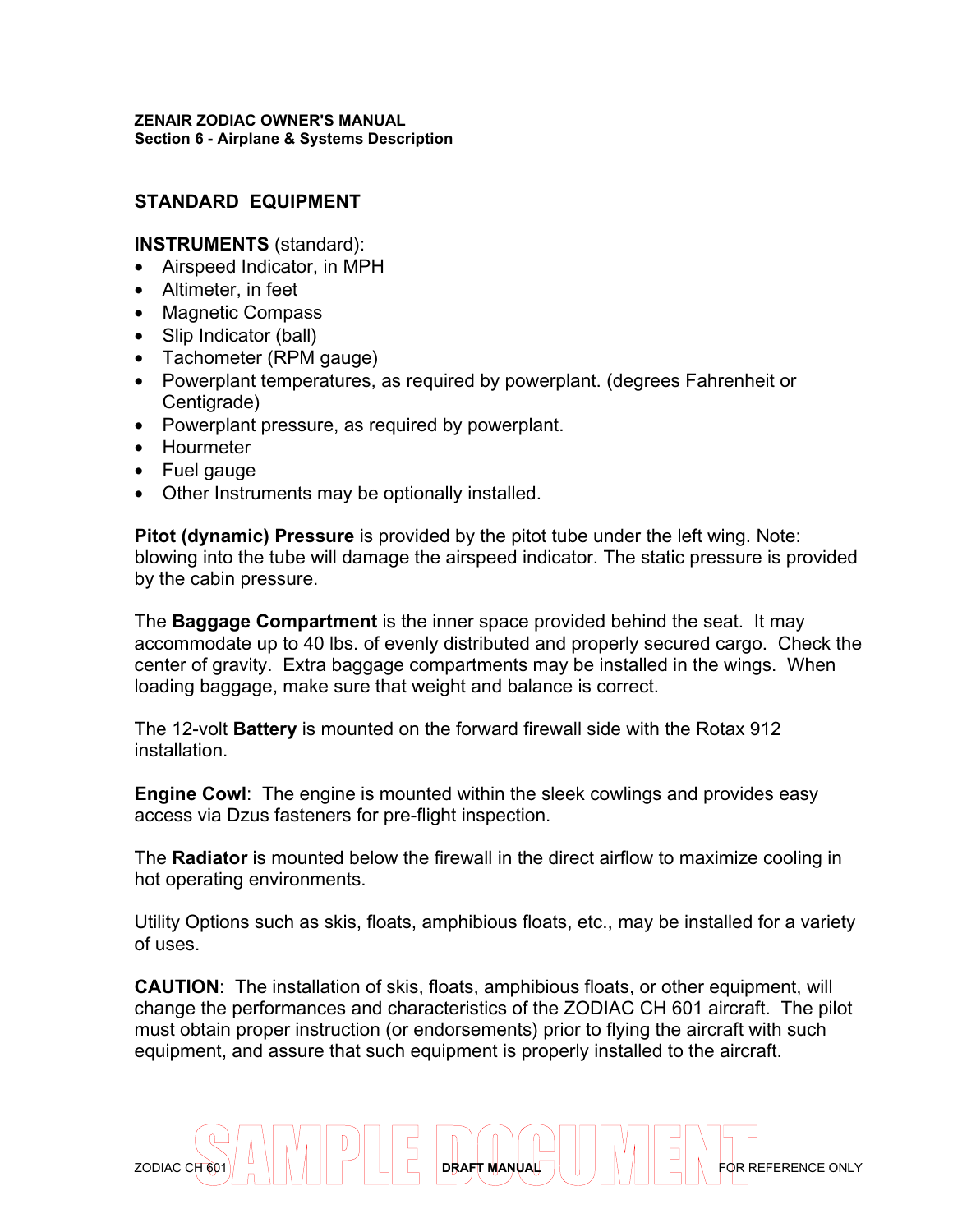**NOTE**: According to regulations, the aircraft must have a fireproof identification plate fixed to the airframe, and have the proper registration markings. Make sure that all required documents are carried on board the aircraft, including this manual, the Engine Manual, and the Statement of Conformity (Canada; TP 10141) issued by the manufacturer.

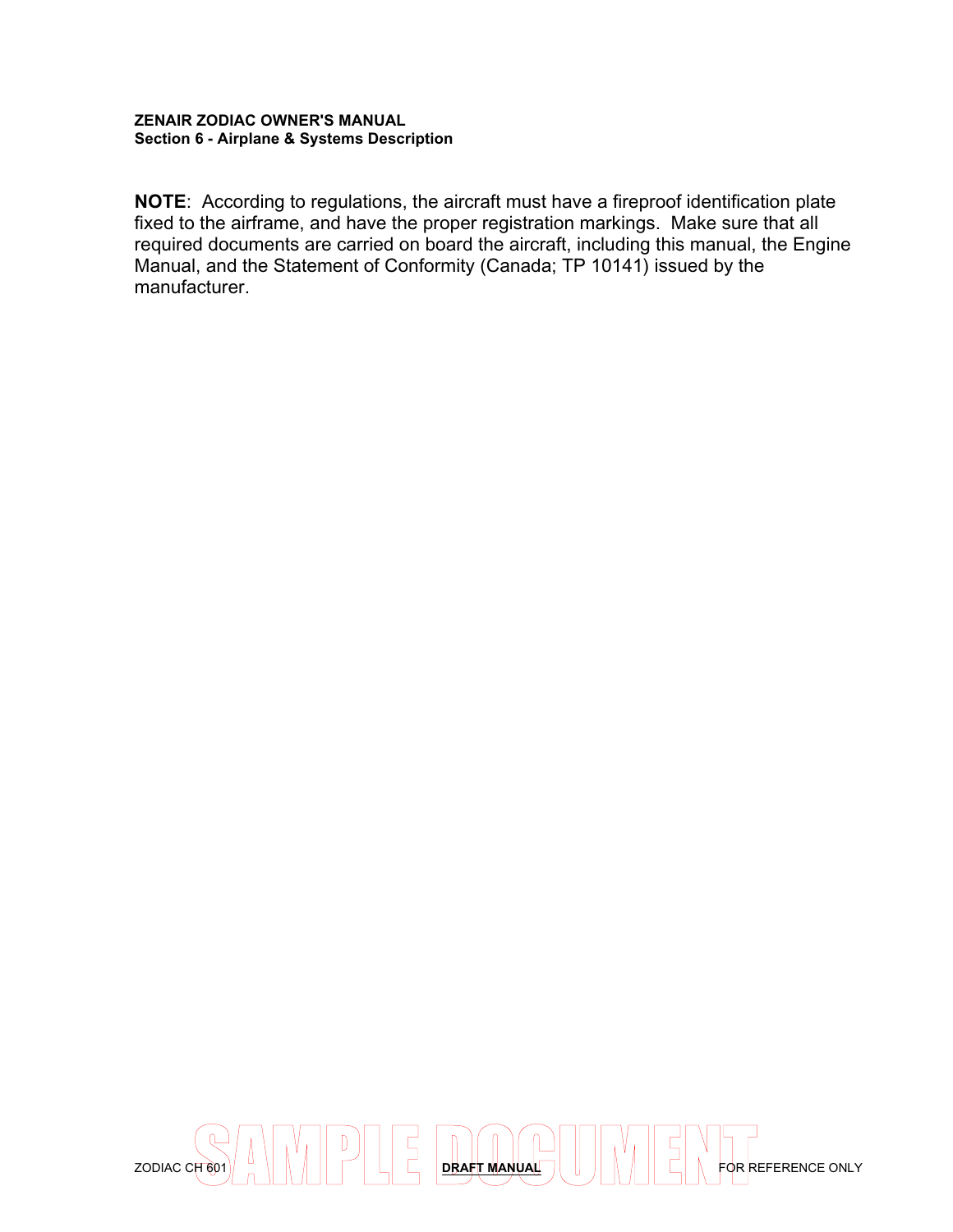#### **ZENAIR ZODIAC OWNER'S MANUAL Section 7 – Service and Maintenance**

## **Service and Maintenance**

## **CARE OF YOUR AIRCRAFT:**

Always handle the aircraft with care. Do not push on any control surface (this includes the stabilizer). To push the tail down, lift the prop hub or push down on the rear fuselage at a bulkhead location. Remember to follow all safety precautions pertaining to aircraft, especially around the propeller area.

As the ZODIAC is an all metal aircraft built from high strength aviation grade aluminum alloys which have good corrosion resistant characteristics, little care to the airframe is required, even when stored outside. Polyurethane paint will keep its high gloss for many years when sponged with water. A cup of dishwater liquid in a pail of water will help remove unwanted dirt. Always rinse thoroughly with fresh water after washing.

The following maintenance program outlines the minimal maintenance which must be followed to keep the aircraft in good flying condition. The suggested time interval of 25 hour does not in any way eliminate the need for routine maintenance before and after each flight. Maintenance is part of the pilot's responsibilities: the pilot should be assured that the aircraft is airworthy at all times, especially when flying. The recommended 25 and 100 hour maintenance checks are designed to cover areas frequently neglected in the quicker preflight inspection, and serve only as a useful indication of the required maintenance.

#### **Record all maintenance and repairs in the Aircraft Log Book**.

Aircraft servicing and maintenance should be performed by a qualified individual. For spare or replacement airframe parts, use genuine manufacturer's replacement parts to guarantee long life and durability. Use only genuine engine manufacturer parts on the engine. Contact your dealer or the manufacturer for all your service, maintenance and parts requirements.

*NOTE: If an unusual fact is discovered at any time, during pre-flight or at a scheduled in inspection, contact your dealer or the manufacturer for the proper maintenance procedure. Do not attempt to maintain or repair the aircraft without proper qualifications. ALWAYS refer to the ZODIAC CH 601 Plans and Manuals, and Engine Manual(s) before effecting repairs or replacing parts. ALWAYS use approved replacement parts.*

**RIVET REPLACEMENT:** Drill out loose or corroded blind rivets and replace using Avex rivets. If required, replace with a rivet the next size up, and/or add another rivet at approximately 1/2" (12mm) center distance. *CAUTION: do not damage internal structure when drilling*.

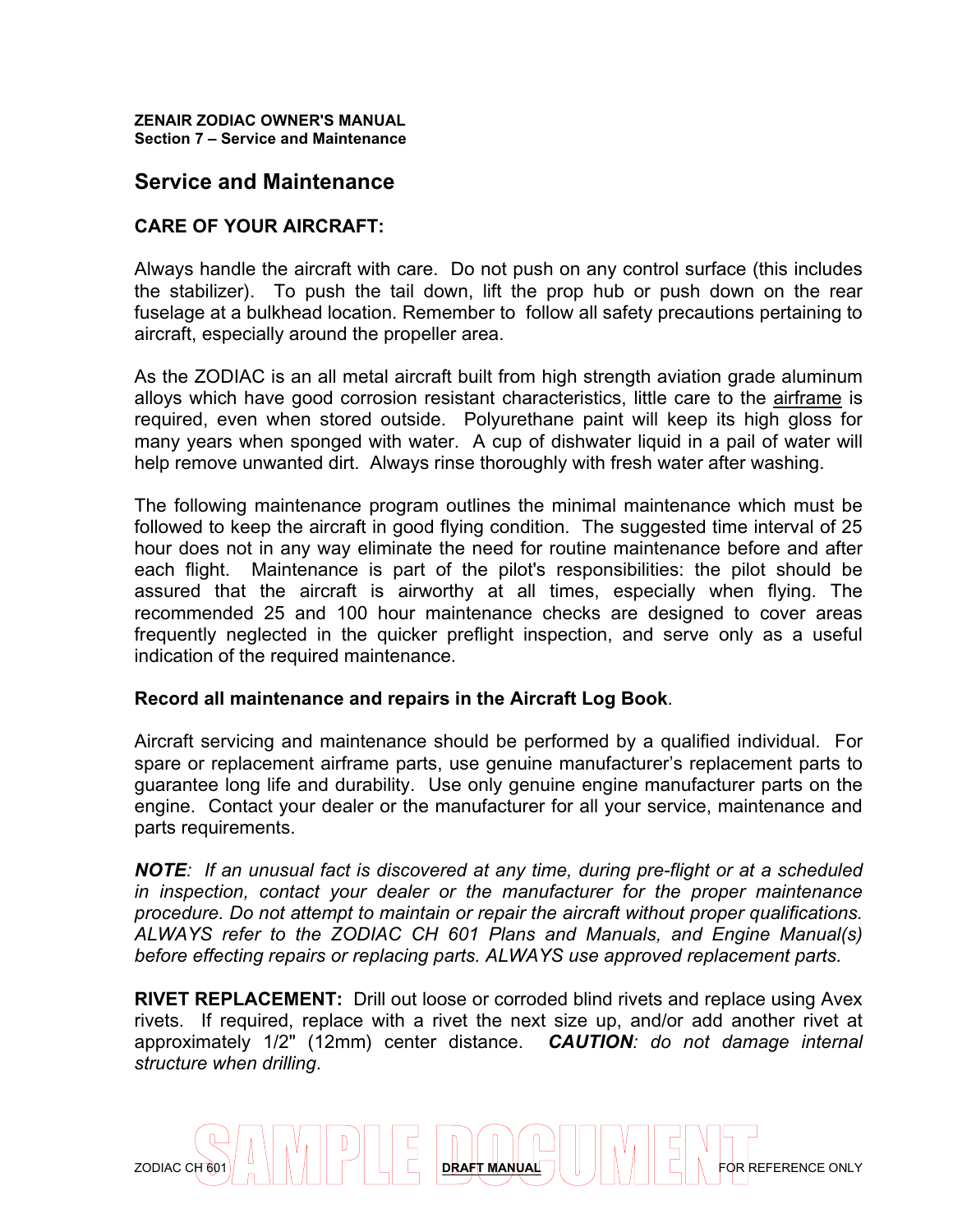#### **ZENAIR ZODIAC OWNER'S MANUAL Section 7 – Service and Maintenance**

**CRACKED SHEET METAL:** If a small crack appears, stop the crack by drilling a small (max. 1/8"=3.2mm) hole at end of crack. If crack grows again add a patch of the same thickness material and rivet all around with AVEX A4 rivets at a maximum pitch of 1 1/2" (40mm). Do not damage internal structure when drilling.

**BUCKLED TRAILING EDGES** (due to mishandling): They are usually not detrimental to the strength of the aircraft, as long as the buckle does not exceed 1/2" over 3 ft (15mm over 1 m). They may slightly off-set the correct trimming in flight. Check for cracks which may develop.

• **Ailerons** – From neutral, in line with the wing profile:

| $\bullet$ | UP∶   | Minimum: 12 degrees<br>Maximum: 15 degrees |
|-----------|-------|--------------------------------------------|
| $\bullet$ | DOWN: | Minimum: 12 degrees                        |
|           |       | Maximum: 15 degrees                        |

- **Horizontal Tail (Elevator)** From neutral, in line with the stabilator (the stabilator is parallel to the upper fuselage longeron:
	- **UP**: Minimum: 27 degrees
	- Maximum: 32 degrees **DOWN:** Minimum: 25 degrees
	- Maximum: 30 degrees
- **Vertical Tail (Rudder)** From neutral, in line with the fuselage:
	- **LEFT**: Minimum: 23 degrees
	- Maximum: 28 degrees
	- **RIGHT**: Minimum: 23 degrees Maximum: 28 degrees
	- **NOSEWHEEL**: Approx. 18-degrees Right & Left

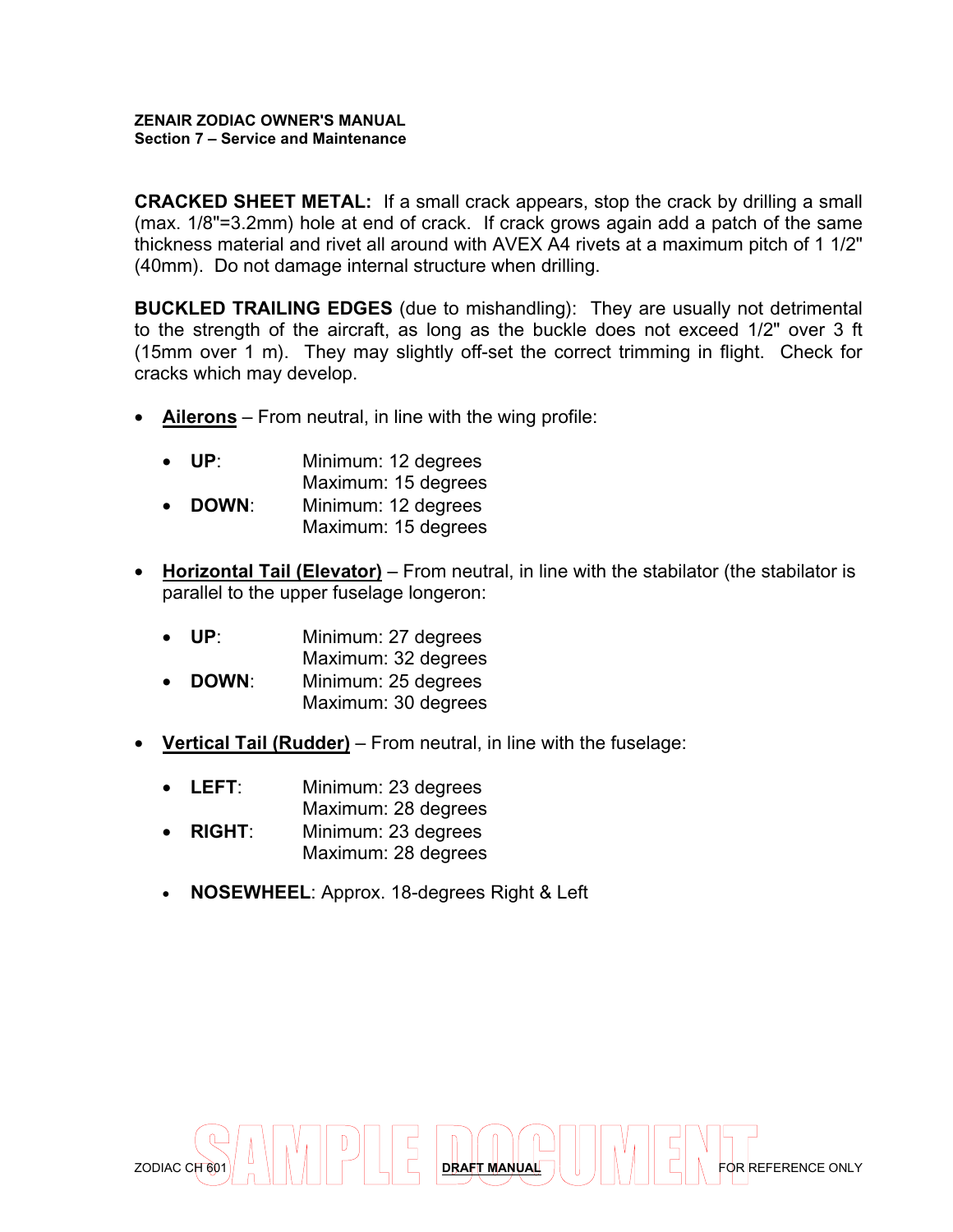## **EVERY 25 HOURS**

Check the general condition of the ZODIAC and in particular the following:

**GENERAL**: Verify that no cables are chafed, check for proper anchorage and attachment of all items (fuel, coolant, & oil lines, electrics, etc). Verify that all fasteners and pins have the required "safety".

**CONTROLS:** Check for rust on steel parts (clean and repaint as required). Lubricate all moving parts (hinges, control attachments, bearings, etc.). Verify that all controls operate smoothly and that they are firmly attached.

**LANDING GEAR:** Inspect nose gear stops, bungees, control and inspect the main spring, wheel forks, and axles.

**WHEELS**: Correct tire pressure. Check the tire wear, rims, and braking system and lines. Tires definitely have to be replaced when the first ply becomes visible.

**CABIN INTERIOR:** Clean with household cleaners according to the materials. Soap or detergent and water is not recommended for cleaning the upholstery since they could remove some of fire retardant with which the seats may have been treated.

**CANOPY**: The canopy is a single piece Plexiglas bubble. Clean with "Windex" as the Plexiglas will craze with most chemicals. DO NOT USE gasoline, alcohol, oil, lacquer, benzene, acetone, paint thinner, etc... A protective windshield cover will protect it from dust, sand and curious onlookers.

**BATTERY:** Check fluid level, especially in hot weather. Maintain the level at the top level mark by adding distilled water as required (read instructions located on battery). DO NOT OVERFILL as spillage may corrode the airframe.

**WOOD PROPELLER**: Wood propellers are inexpensive and dampen vibrations efficiently, but maintenance is required to keep the propeller in proper condition. The prop may need periodic re-varnishing. Check the tips and leading edges for damage. Look for nicks and cracks. Inspect spinner, bolts (tight and secured). Wiping the propeller with an oily cloth will result in cleaning off grass and bug stains. DO NOT OPERATE AIRPLANE IN RAIN since the propeller will get damaged.

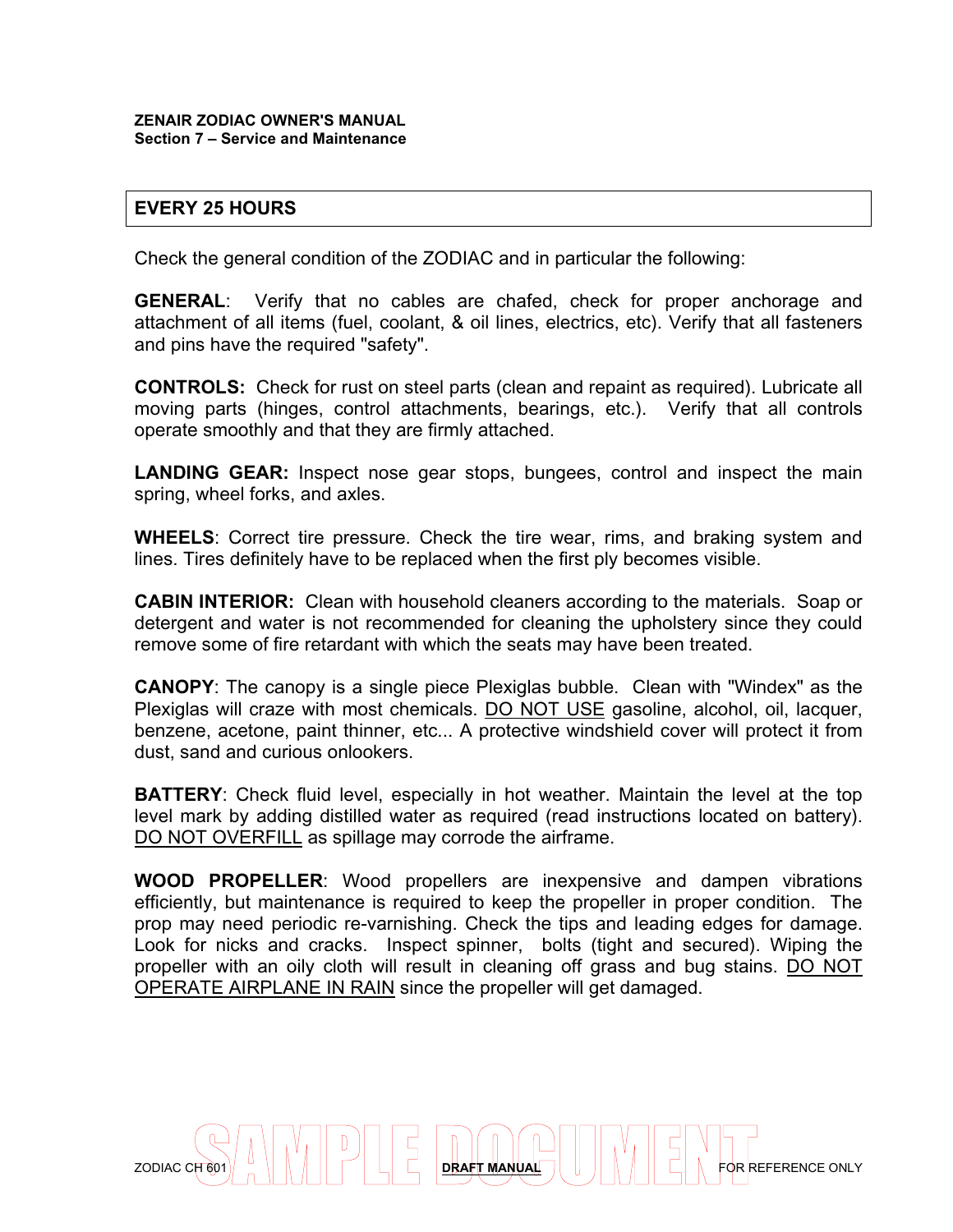**ENGINE COMPARTMENT**: Thoroughly check and inspect the engine compartment, including the reduction gear unit, exhaust system, fuel system, oil system, and coolant system. Remove and clean the carburetor bowls. Clean (replace if required) the carburetor air filter. The engine and compartment should be kept free of any accumulation of oil, grease, and dirt to prevent a fire hazard. See the Engine Manual for more information on routine maintenance and inspections.

**ENGINE**: Refer to Engine Manual. Plastic lines or rubber hoses in direct contact with a rough or sharp surface with ware due to the constant vibrations of the emitted by the engine. It is important that all electrical wires and hoses (fuel, water, oil) be in a secured position clear of contact with the engine casting, cowl, or any "sharp" edge. Go over each item separately, replacing what is damaged, and securing each item using adequate insulator to prevent premature wear.

**EXHAUST:** Check for cracks, cowl clearance, missing springs. Where flexible hose is used, replace hose at the first sign of a crack.

**ENGINE COWLING**: Check for looseness, "DZUS" fasteners, front pins, and any damage or cracks. Make sure it is properly secured.

**FUEL**: Remove, clean and re-install gascolator. Inspect for any leaks and loose fittings in the lines and tank(s), and assure the smooth operation of shut-off valves. Clean (or replace) any installed filters.

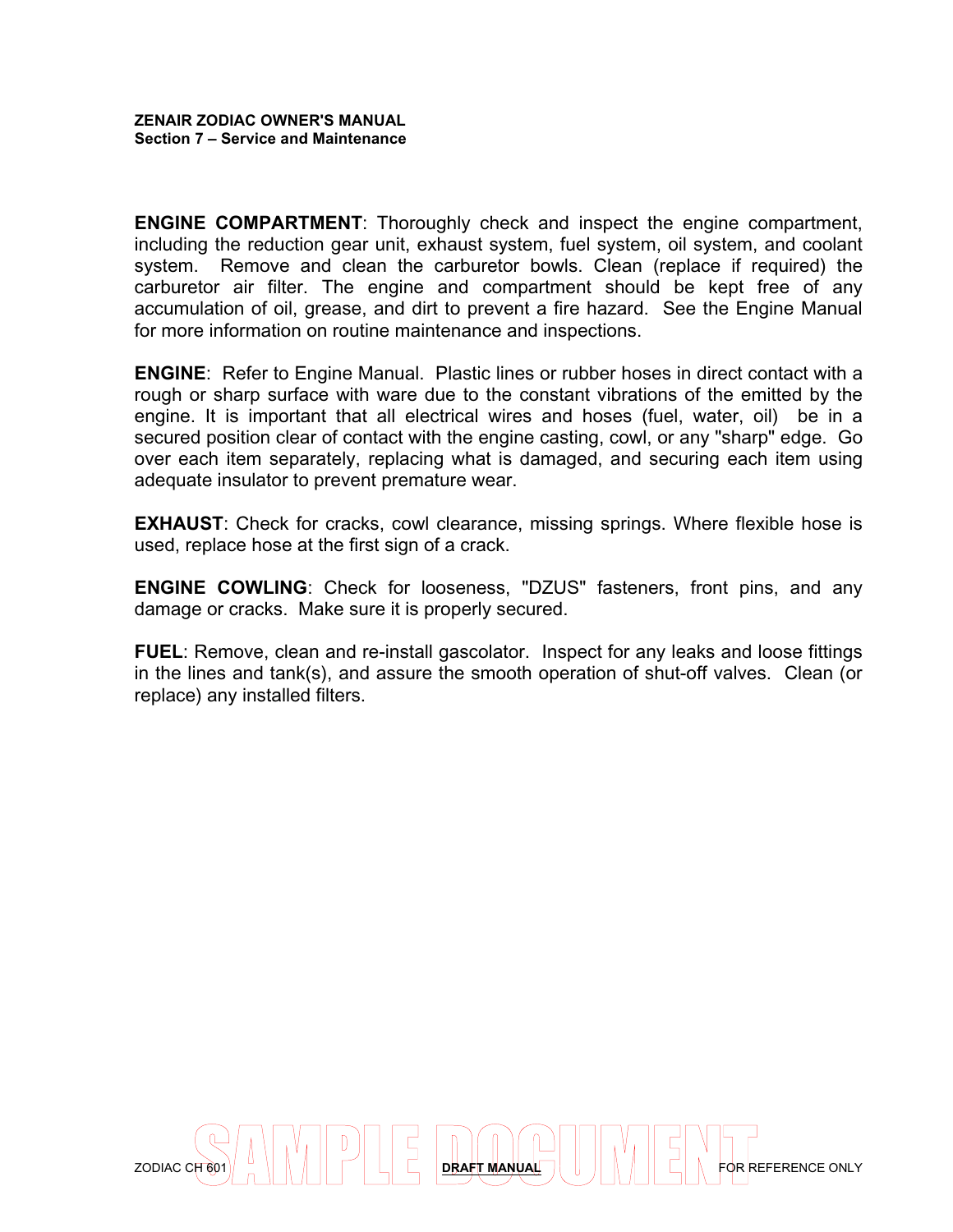#### **ZENAIR ZODIAC OWNER'S MANUAL Section 7 – Service and Maintenance**

#### **EVERY 100 HOURS, OR SIX MONTHS (whichever comes first)**

Clean the aircraft: exterior and interior. Remove seat back, and central arm rest cover plate. Make a thorough inspection of the whole aircraft, inspecting for any damage, wear, or corrosion.

**FRONT OF AIRCRAFT:** Check and inspect the following: Engine (see Engine Manual), controls and hoses, engine mount, propeller, battery, exhaust, radiator, firewall, nose gear and wheel. Check that all bolts and nuts are tight and safetied.

**FUEL SYSTEM**: Check for leaks, check condition and safety of lines and valve operation. Clean, re-install (or replace) and secure all filters, gascolator and tank finger screen.

**FUSELAGE**: Check skins and internal structure for loose rivets, bolts, corrosion, and buckling due to miss-handling or over-stressing. Check that the drain holes in the bottom of the fuselage are not plugged up.

**CONTROLS**: Inspect for looseness, wear, fair-leads, and terminals.

**INSTRUMENTS**: Check screws, fuses, markings, switches, pitot lines. Insure that all the instruments are functioning correctly.

**WINGS**: Check skins, replace loose rivets, check for corrosion and buckles (from mishandling), inspect leading edges and trailing edges. Remove wing cover strip and check bolts and safety. Check control surface stops and aileron interconnection.

**TAIL**: Inspect skins and rivets, and look for and correct corrosion, etc. Check attachment of tail sections to fuselage, cable ends, trim tab, etc. Check control surface stops.

**LANDING GEAR**: Refer to the 25 hour check list.

**OIL OR GREASE** all moving parts: See following table.

After the thorough inspection of the aircraft, and after having done the required maintenance and/or repairs, re-install all remove items (seat back, wing cover strips), and run the engine for smooth operation.

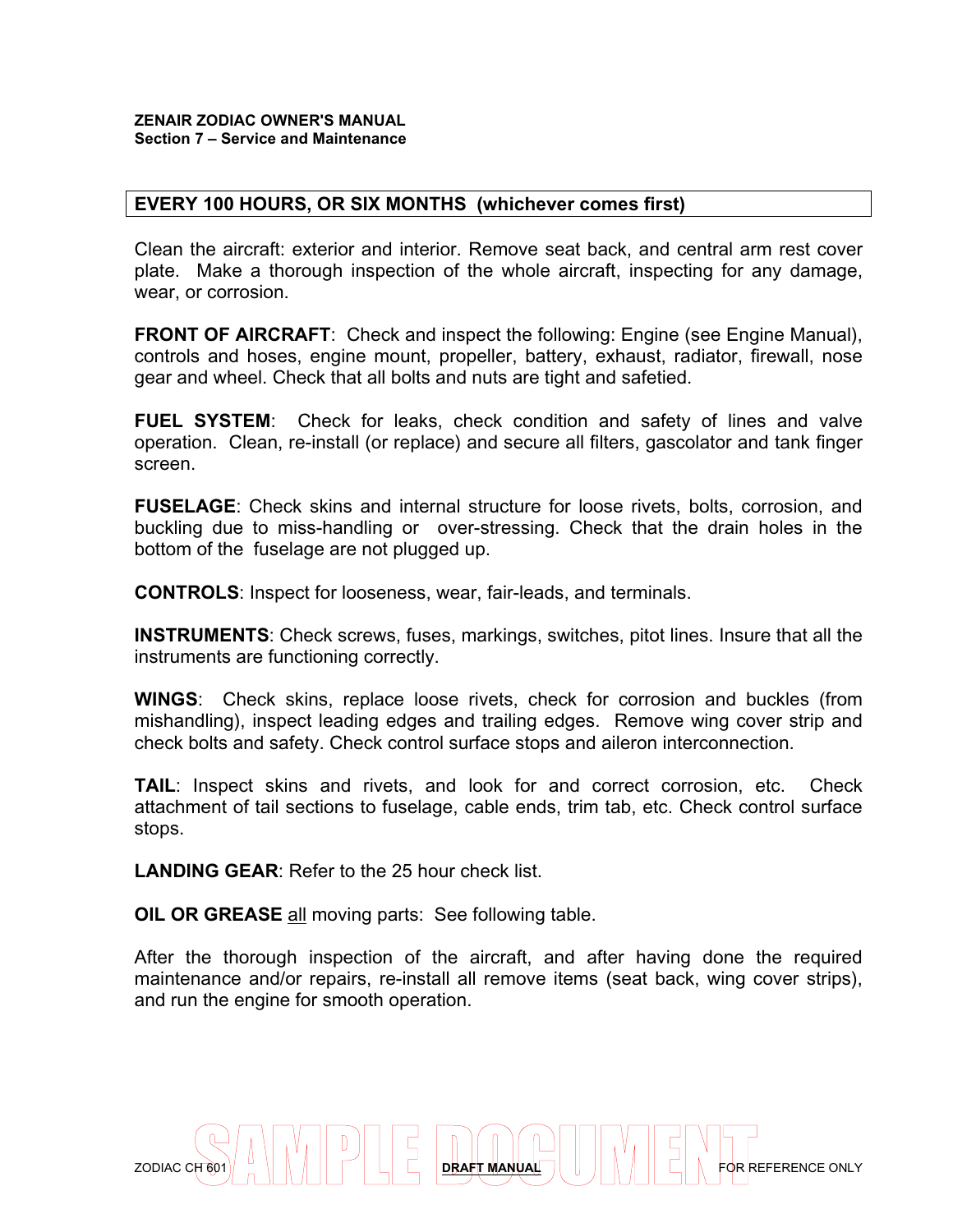#### **ZENAIR ZODIAC OWNER'S MANUAL Section 7 – Service and Maintenance**

#### **100 HOUR OIL SCHEDULE**

Check **all** control hinges and moving parts for wear. Replace when clearance exceeds maximum wear of .025" (.6mm).

#### **Oil the following (with standard** "**motor**" **oil):**

| <b>ALL Bearings</b>                                           |
|---------------------------------------------------------------|
| ALL Aileron Controls (bell-crank, rod ends) - inside fuselage |
| Roll control torque tube                                      |
| Elevator, and trim (hinge + control)                          |
| <b>ALL Rudder hinge points</b>                                |
| ALL Control Stick Bearings - in cabin                         |
| Pedals (3 bearings, cable ends, brake pedals)                 |
| <b>Trim Tab Hinge</b>                                         |
| ALL Cable ends - include. Inside fuselage                     |
| <b>ALL Throttle bearings</b>                                  |
| Choke control (if applicable)                                 |
| <b>ALL Brakes (if mechanical)</b>                             |
| <b>ALL Canopy Latches and Bearings</b>                        |

Grease (with ball bearing grease): The gear struts (top and bottom bearing) and nose wheel axle, and grease all cable fairleads.

**After having made a hard landing**: Check the wheel forks (especially if landing was in crosswind), they may be bent side- ways. Check the main gear spring, forks, wheels, nose gear strut attachments top and bottom.